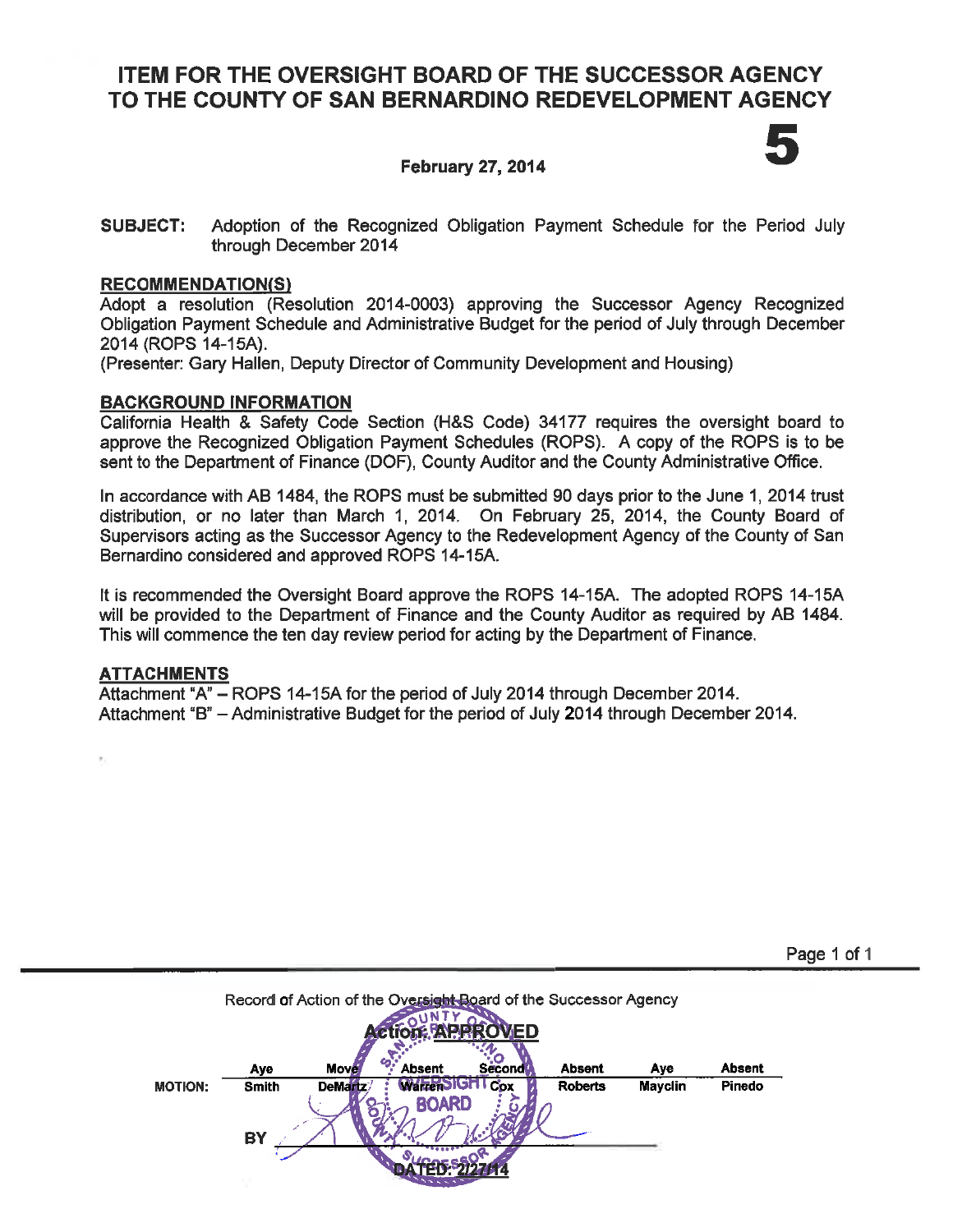#### **RESOLUTION NO. 2014-0003**

#### RESOLUTION OF THE OVERSIGHT BOARD OF THE SUCCESSOR AGENCY TO THE COUNTY OF SAN BERNARDINO REDEVELOPMENT AGENCY ADOPTING THE RECOGNIZED OBLIGATION PAYMENT SCHEDULE AND ADMINISTRATIVE BUDGET FOR THE PERIOD JULY THROUGH DECEMBER 2014 (ROPS 14 - 15A)

On Thursday February 27, 2014, on motion of Board Member Nick DeMartz, duly seconded by Board Member Chris Cox and carried, the following resolution is adopted by the Oversight Board of County of San Bernardino, State of California.

WHEREAS, California Health and Safety Code Section (H&S) 34179 (e) requires all actions items of the Oversight Board to be taken by resolution; and

WHEREAS, pursuant to the California Health and Safety Code Section (H&S) 34177 requires the oversight board to approve the Recognized Obligation Payment Schedules (ROPS) and Administrative Budget; and

WHEREAS, pursuant to AB 1484, the deadline for submitting ROPS for the period of July through December 2014 (ROPS 14-15A) is March 1st; and

WHEREAS, the Oversight Board desires to adopt ROPS 14-15A and Administrative Budget for the period of July through December 2014.

NOW, THEREFORE, BE IT RESOLVED, the Oversight Board of the Successor Agency to the

County of San Bernardino Redevelopment Agency hereby determines as follows:

Section 1. The foregoing recitals are true and correct.

Section 2. The ROPS 14-15A in the outlined form presented, together with such changes

thereto as may be approved by the Oversight Board, are hereby approved.

Section 3. This resolution shall take effect from and after the date of its passage and

#### adoption.

PASSED AND ADOPTED by the Oversight Board of the Successor Agency to the County of San Bernardino, State of California, by the following vote:

> OVERSIGHT BOARD MEMBER: Cox, DeMartz, Mayclin, Smith AYES:

NOES: **OVERSIGHT BOARD MEMBER: None** 

 $\lambda$ 

)

**ABSENT: OVERSIGHT BOARD MEMBER: Pinedo, Roberts, Warren** 

\*\*\*\*\*

**STATE OF CALIFORNIA** 

#### **COUNTY OF SAN BERNARDINO**

SS.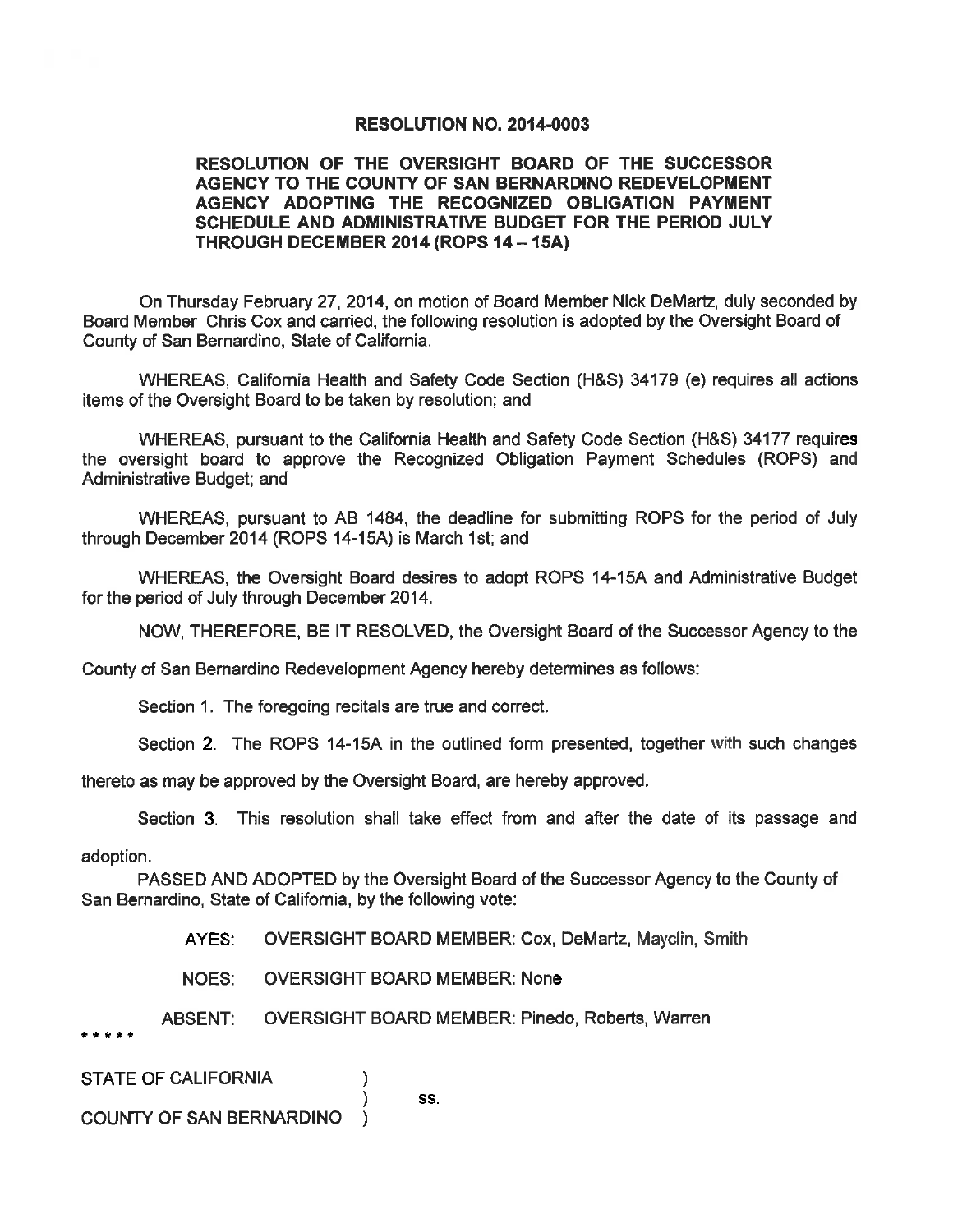I, LAURA WELCH, Secretary to the Oversight Board for the Successor Agency to the County of San Bernardino, State of California, hereby certify the foregoing to be a full, true and correct copy of the record of the action taken by the Oversight Board, by vote of the members present, as the same appears in the Official Minutes of said Board at its meeting of February 27, 2014.

> **LAURA WELCH** Secretary to the Oversight Board

nel β,

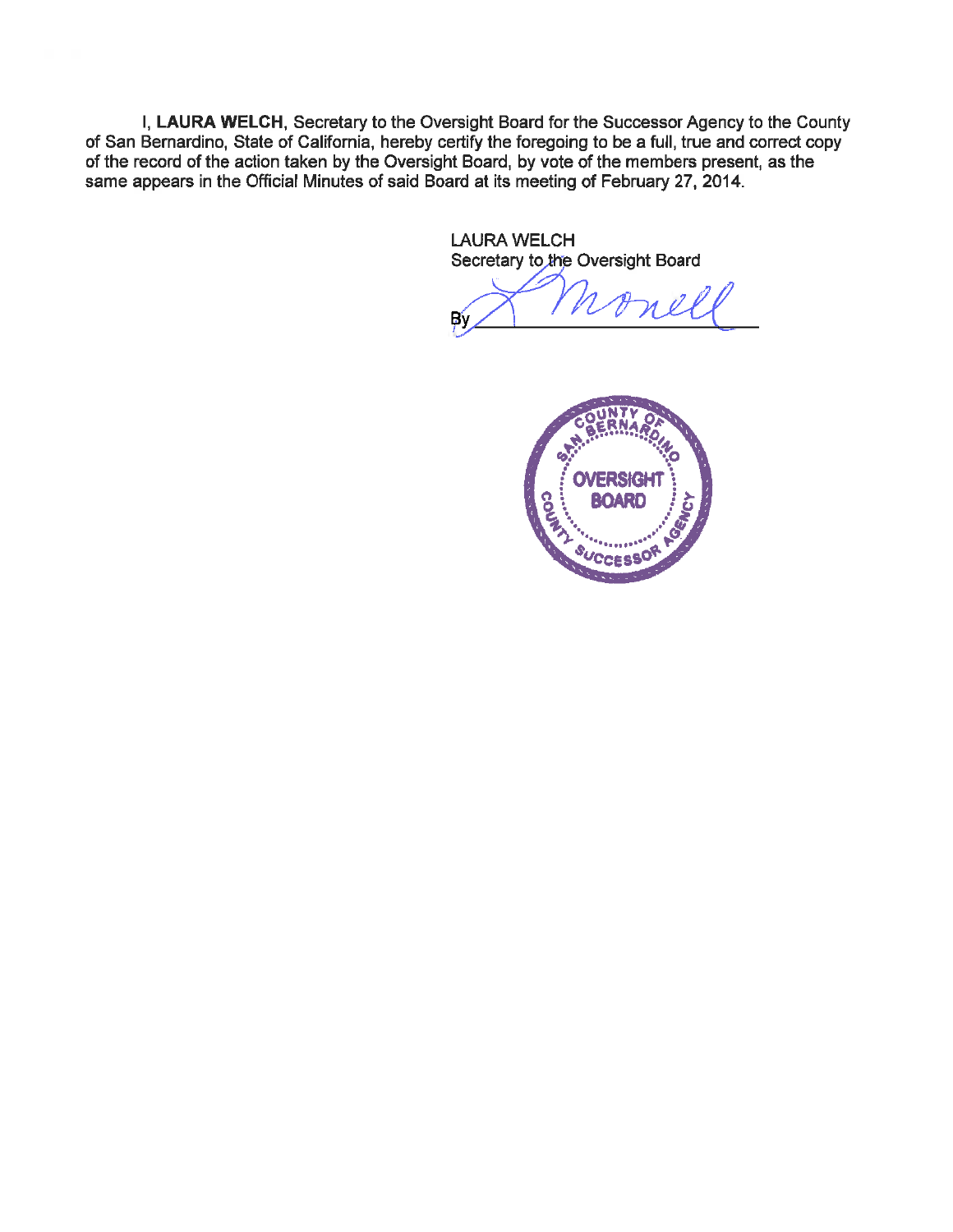/s/

Signature **Date** 

|   | <b>Current Period Requested Funding for Outstanding Debt or Obligation</b>                                                                         |      | <b>Six-Month Total</b> |              |
|---|----------------------------------------------------------------------------------------------------------------------------------------------------|------|------------------------|--------------|
| A | Enforceable Obligations Funded with Non-Redevelopment Property Tax Trust Fund (RPTTF) Funding<br>Sources (B+C+D):                                  |      |                        | \$28,769,515 |
| В | <b>Bond Proceeds Funding (ROPS Detail)</b>                                                                                                         |      |                        | 27,118,054   |
| С | Reserve Balance Funding (ROPS Detail)                                                                                                              |      |                        | 817,500      |
| D | Other Funding (ROPS Detail)                                                                                                                        |      |                        | 833,961      |
| E | Enforceable Obligations Funded with RPTTF Funding (F+G):                                                                                           |      |                        | 4,820,216    |
| F | Non-Administrative Costs (ROPS Detail)                                                                                                             |      |                        | 4,695,216    |
| G | Administrative Costs (ROPS Detail)                                                                                                                 |      | 125,000                |              |
| н | <b>Current Period Enforceable Obligations (A+E):</b>                                                                                               |      | 33,589,731             |              |
|   | Successor Agency Self-Reported Prior Period Adjustment to Current Period RPTTF Requested Funding<br>Enforceable Obligations funded with RPTTF (E): |      |                        | 4,820,216    |
| J | Less Prior Period Adjustment (Report of Prior Period Adjustments Column S)                                                                         |      |                        | (57,098)     |
| K | Adjusted Current Period RPTTF Requested Funding (I-J)                                                                                              |      | \$                     | 4,763,118    |
|   | County Auditor Controller Reported Prior Period Adjustment to Current Period RPTTF Requested Funding                                               |      |                        |              |
| L | Enforceable Obligations funded with RPTTF (E):                                                                                                     |      |                        | 4,820,216    |
| M | Less Prior Period Adjustment (Report of Prior Period Adjustments Column AA)                                                                        |      |                        |              |
| N | Adjusted Current Period RPTTF Requested Funding (L-M)                                                                                              |      | 4,820,216              |              |
|   | Certification of Oversight Board Chairman:                                                                                                         |      |                        |              |
|   | Pursuant to Section 34177(m) of the Health and Safety code, I hereby<br>certify that the above is a true and accurate Recognized Obligation        | Name |                        | Title        |

certify that the above is a true and accurate Recognized Obligation Payment Schedule for the above named agency.

#### **Recognized Obligation Payment Schedule (ROPS 14-15A) - Summary**

Filed for the July 1, 2014 through December 31, 2014 Period

| Name of Successor Agency: San Bernardino County |                |
|-------------------------------------------------|----------------|
| <b>Name of County:</b>                          | San Bernardino |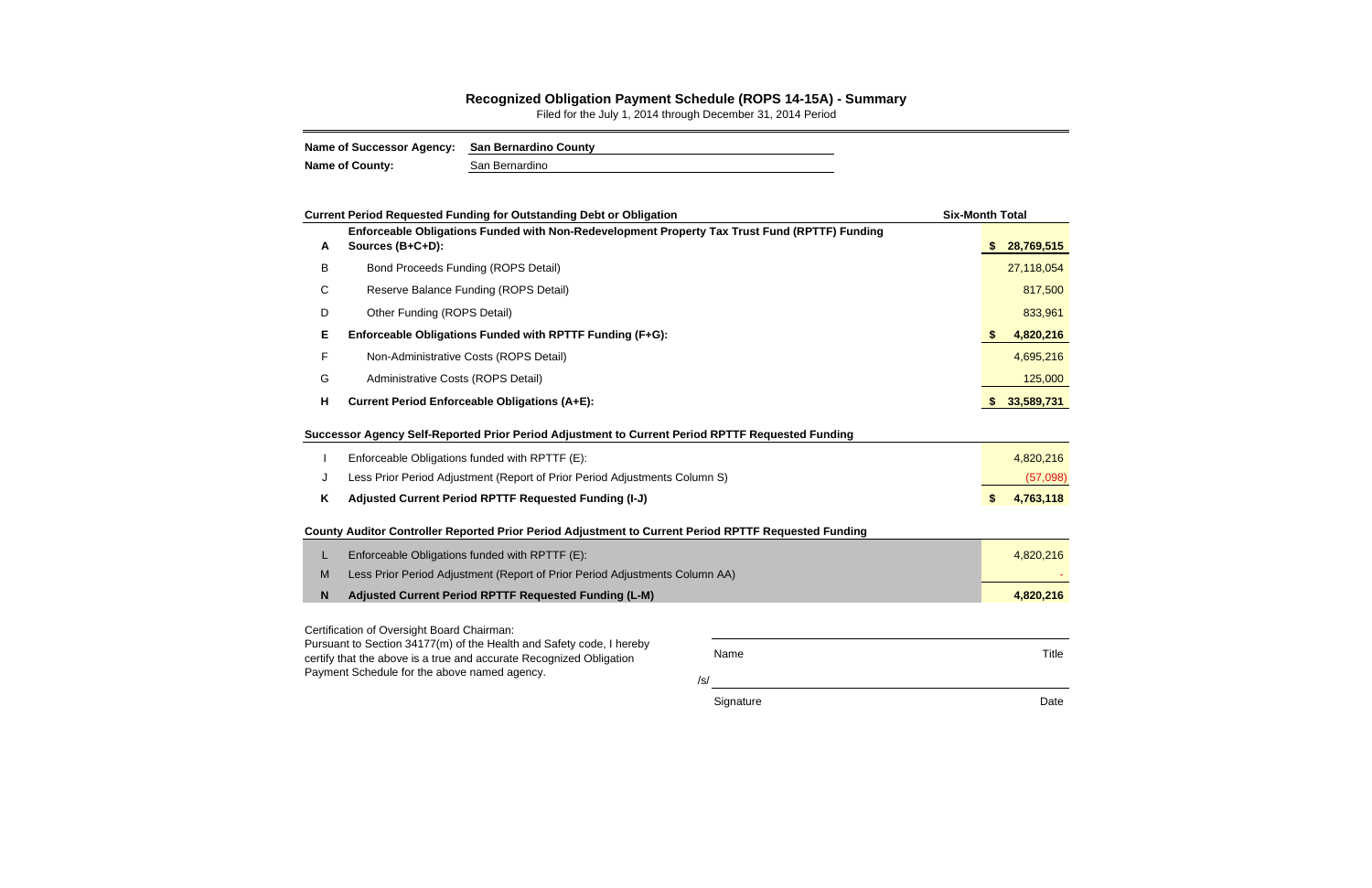|                                                                                               |                                                                |                                             |                                               |                                                                    | Recognized Obligation Payment Schedule (ROPS) 14-15A - ROPS Detail<br>July 1, 2014 through December 31, 2014<br>(Report Amounts in Whole Dollars) |                           |                                         |         |                                  |                                           |                       |                        |                    |                        |
|-----------------------------------------------------------------------------------------------|----------------------------------------------------------------|---------------------------------------------|-----------------------------------------------|--------------------------------------------------------------------|---------------------------------------------------------------------------------------------------------------------------------------------------|---------------------------|-----------------------------------------|---------|----------------------------------|-------------------------------------------|-----------------------|------------------------|--------------------|------------------------|
| $\overline{B}$                                                                                | C                                                              | D                                           | E                                             |                                                                    | G                                                                                                                                                 | н                         |                                         |         |                                  |                                           |                       | N                      | $\mathbf{o}$       | P                      |
| A                                                                                             |                                                                |                                             |                                               |                                                                    |                                                                                                                                                   |                           |                                         |         |                                  |                                           |                       |                        |                    |                        |
|                                                                                               |                                                                |                                             |                                               |                                                                    |                                                                                                                                                   |                           |                                         |         |                                  | Non-Redevelopment Property Tax Trust Fund | <b>Funding Source</b> |                        |                    |                        |
|                                                                                               |                                                                |                                             |                                               |                                                                    |                                                                                                                                                   |                           |                                         |         |                                  | (Non-RPTTF)                               |                       | <b>RPTTF</b>           |                    |                        |
| Project Name / Debt Obligation<br>Item#                                                       | <b>Obligation Type</b>                                         | Contract/Agreement<br><b>Execution Date</b> | Contract/Agreement<br><b>Termination Date</b> | Payee                                                              | <b>Description/Project Scope</b>                                                                                                                  | Project Area              | Total Outstanding<br>Debt or Obligation | Retired |                                  | Bond Proceeds   Reserve Balance           | <b>Other Funds</b>    | Non-Admin              | Admin              | Six-Month Total        |
|                                                                                               |                                                                |                                             |                                               |                                                                    |                                                                                                                                                   |                           | 235,800,949                             |         | $27,118,054$ \$<br>$\mathcal{L}$ | $817,500$ \$                              | 833.961               | 4.695.216              | 125,000            | 33.589.731             |
| 1 2005 Series A TAB - San Sevaine<br>2 2010 Series A & B TABs - San                           | Bonds Issued On or 12/13/2005<br>Bonds Issued On or            | 11/10/2010                                  | 9/1/2035<br>9/1/2040                          | Bank of NY<br>Bank of NY                                           | San Sevaine 2005 Series A TABs<br>San Sevaine 2010 Series A & B TABs San Sevaine                                                                  | <b>San Sevaine</b>        | 81.782.001<br>83,250,739                | N<br>N  |                                  |                                           | 241,461               | 1,885,250<br>1,115,037 | - \$               | 1,885,250<br>1,356,498 |
| Sevaine                                                                                       | Before 12/31/10                                                |                                             |                                               |                                                                    |                                                                                                                                                   |                           |                                         |         |                                  |                                           |                       |                        |                    |                        |
| 3 2010 Series A TAB - Cedar Glen                                                              | Bonds Issued On or 10/21/2010<br>Before 12/31/10               |                                             | 9/1/2040                                      | Bank of NY                                                         | Cedar Glen 2010 Series A TAB                                                                                                                      | Cedar Glen                | 9,196,696                               | N       |                                  |                                           |                       | 218,929                | - \$               | 218,929                |
| 2005 Series A TAB - Debt Service<br>Reserve                                                   | Reserves                                                       | 12/13/2005                                  | 9/1/2034                                      | Bank of NY                                                         | San Sevaine 2005 Series A TABs                                                                                                                    | San Sevaine               | 645,000                                 | N       |                                  | 645,000                                   |                       |                        | - \$               | 645,000                |
| 5 2010 Series A & B TABs - DS<br>Reserve                                                      | Reserves                                                       | 11/10/2010                                  | 9/1/2040                                      | Bank of NY                                                         | San Sevaine 2010 Series A & B TABs San Sevaine                                                                                                    |                           | 97,500                                  | N       |                                  | 97,500                                    |                       |                        | -S                 | 97,500                 |
| 6 2010 Series A TAB - DS Reserve                                                              | Reserves                                                       | 10/21/2010                                  | 9/1/2040                                      | Bank of NY                                                         | Cedar Glen 2010 Series A TAB                                                                                                                      | Cedar Glen                | 75,000                                  | N.      |                                  | 75,000                                    |                       |                        | - \$               | 75,000                 |
| 9 Contract for Consulting Services                                                            | Professional<br><b>Services</b>                                | 5/3/2005                                    | 5/3/2025                                      | HDL Coren & Cone                                                   | Financial Consulting                                                                                                                              |                           | 45,000                                  | N       |                                  |                                           |                       | 5,000                  | $^{\circ}$         | 5,000                  |
| 10 Bond Counsel                                                                               | Legal                                                          | 7/1/2013                                    | 6/30/2025                                     | Various                                                            | Consulting Support required by<br>Legislation                                                                                                     | All                       | 50,000                                  | N       |                                  |                                           |                       | 5,000                  | $\mathbf{\$}$      | 5,000                  |
| 11 Litigation Professional Services                                                           | Litigation                                                     | 1/1/2013                                    | 6/30/2025                                     | Various                                                            | Consulting Support required by<br>Legislation                                                                                                     | All                       | 100,000                                 | N       |                                  |                                           |                       | 100,000                | - \$               | 100,000                |
| 12 Central Services                                                                           | Miscellaneous                                                  | 1/1/2013                                    | 6/30/2025                                     | County of San Bernardino                                           | <b>County Services</b>                                                                                                                            | All                       | 20,000                                  | N       |                                  |                                           | 20,000                |                        | - \$               | 20,000                 |
| 13 County Wide Cost Allocation                                                                | Miscellaneous                                                  | 1/1/2013                                    | 6/30/2025                                     | County of San Bernardino                                           | <b>General County Services</b>                                                                                                                    | All                       | 52.000                                  | N       |                                  |                                           | 20,000                |                        | - \$               | 20,000                 |
| 14 County of San Bernardino and<br>various others                                             | Miscellaneous                                                  | 1/1/2013                                    | 6/30/2025                                     | County of San Bernardino<br>and various others                     | <b>General County Services</b>                                                                                                                    | All                       | 250,000                                 | N       |                                  |                                           | 50,000                |                        | $\mathbf{\hat{s}}$ | 50,000                 |
| 15 EDA Cost Allocation Obligation                                                             | Miscellaneous                                                  | 1/1/2013                                    | 6/30/2025                                     | County of San Bernardino                                           | <b>General EDA Support</b>                                                                                                                        | All                       | 720.000                                 | N       |                                  |                                           | 43.500                |                        | - \$               | 43,500                 |
| 16 Salaries & Benefits Direct                                                                 | Project Management 1/1/2013<br>Costs                           |                                             | 6/30/2025                                     | Various Employees                                                  | Salary & Benefit Costs                                                                                                                            | All                       | 1,000,000                               | N       |                                  |                                           | 54,000                | 16,000                 | $114,800$ \$       | 184,800                |
| 17 Incentive Agreement                                                                        | <b>Business Incentive</b><br>Aareements                        | 4/5/2005                                    | 10/1/2016                                     | <b>Mohawk Carpets</b>                                              | <b>Business Attraction</b>                                                                                                                        | <b>San Sevaine</b>        | 2,000,000                               | N.      |                                  |                                           | 200,000               |                        | - \$               | 200,000                |
| 18 Legal Consultant                                                                           | Legal                                                          | 12/16/2008                                  | 6/30/2025                                     | Goldfarb & Lipman                                                  | <b>Outside Legal Counsel</b>                                                                                                                      | All                       | 200,000                                 | N       |                                  |                                           | 5,000                 |                        | - \$               | 5,000                  |
| 19 Contract for Consulting Services                                                           | Professional<br>Services                                       | 11/13/2009                                  | 6/30/2025                                     | CSG Advisors Inc                                                   | <b>Financial Consulting</b>                                                                                                                       | All                       | 40,000                                  | N       |                                  |                                           |                       | 5,000                  | - \$               | 5,000                  |
| 20 County Counsel                                                                             | Legal                                                          | 1/1/2013                                    | 6/30/2025                                     | County of San Bernardino   Legal Services                          |                                                                                                                                                   | All                       | 100,000                                 | N       |                                  |                                           |                       | 20.000                 | <b>S</b>           | 20,000                 |
| 21 Audit Consulting Services                                                                  | <b>Dissolution Audits</b>                                      | 8/15/2012                                   | 6/30/2025                                     | Eadie and Payne                                                    | Per Bond Documents                                                                                                                                | All                       | 530,000                                 | N       |                                  |                                           |                       | 25,000                 | - \$               | 25,000                 |
| 23 Financial - Professional Services<br><b>KMA</b>                                            | Professional<br>Services                                       | 8/15/2012                                   | 6/30/2025                                     | Keyser Marston Associates   Financial Consulting                   |                                                                                                                                                   | All                       | 20,000                                  | N       |                                  |                                           |                       | 15,000                 | - \$               | 15,000                 |
| 24 Office Rent                                                                                | <b>Admin Costs</b>                                             | 1/1/2013                                    | 6/30/2025                                     | County of San Bernardino   Office Space                            |                                                                                                                                                   | All                       | 1,000,000                               | N       |                                  |                                           |                       |                        | $10,200$ \$        | 10,200                 |
| 25 Maintenance of Properties                                                                  | Property<br>Maintenance                                        | 1/1/2013                                    | 6/30/2025                                     | Various                                                            | Prop Management & Maintenance                                                                                                                     | All                       | 386,000                                 | N       |                                  |                                           |                       | 50,000                 | $\mathbf{\hat{s}}$ | 50,000                 |
| 26 Real Estate Professional Services<br>Long Range Property Plan - RSG                        | Project Management 8/15/2012<br>Costs                          |                                             | 6/30/2025                                     | nc                                                                 | Rosenow Spevacek Group Consulting Support required by<br>Legislation                                                                              | All                       | 44,100                                  | N       |                                  |                                           |                       | 15,000                 | $\mathbb{S}$       | 15,000                 |
| 28 50 Replacement Housing Oblig                                                               | Third-Party Loans                                              | 12/5/2005                                   | 6/30/2014                                     | Various                                                            | Remove - Not an ongoing obilgation                                                                                                                | San Sevaine               | 4,900,000                               | Y       |                                  |                                           |                       |                        | \$                 |                        |
| 32 Unpaid Leave Balances                                                                      | Unfunded Liabilities 1/1/2013                                  |                                             | 6/30/2025                                     | <b>Various</b>                                                     | <b>Employee Leave Costs</b>                                                                                                                       | <b>AII</b>                |                                         | Y       |                                  |                                           |                       |                        |                    |                        |
| 33 Unemployment Insurance<br>35 City of Fontana                                               | Unfunded Liabilities 1/1/2013<br>Improvement/Infrastr 5/3/2011 |                                             | 6/30/2025<br>6/30/2025                        | <b>Various</b><br>City of Fontana                                  | <b>Unemployment Costs</b><br>Road Improvements                                                                                                    | <b>AII</b><br>San Sevaine | 2,065,947                               | N       | 2,065,947                        |                                           |                       |                        | - \$               | 2,065,947              |
| 36 Transportation - Cherry - Whittram                                                         | ucture                                                         |                                             |                                               | County of San Bernardino, Road Improvements                        |                                                                                                                                                   |                           |                                         |         |                                  |                                           |                       |                        |                    |                        |
| Ave to Foothill (H13630)                                                                      | Improvement/Infrastr 5/3/2011<br>ucture                        |                                             | 6/30/2025                                     | <b>Public Works</b>                                                |                                                                                                                                                   | San Sevaine               | 667,107                                 | N       | 667,107                          |                                           |                       |                        | - \$               | 667,107                |
| 37 Cherry @ 110 Interchange<br>Construction (H13514)                                          | Improvement/Infrastr 1/25/2011<br>ucture                       |                                             | 6/30/2025                                     | County of San Bernardino, Road Improvements<br><b>Public Works</b> |                                                                                                                                                   | San Sevaine               | 1,385,000                               | N       | 1,385,000                        |                                           |                       |                        | - \$               | 1,385,000              |
| 38 Future Projects in Cedar Glen using Improvement/Infrastr 1/1/2013<br><b>Bonds Proceeds</b> | ucture                                                         |                                             | 6/30/2025                                     | <b>Various Contractors</b>                                         | <b>Remove</b> - Transfer of Bond Funds will Cedar Glen<br>replace if approved on Item # 51                                                        |                           |                                         | N       |                                  |                                           |                       |                        |                    |                        |
| 39 Future Projects in San Sevaine<br><b>Area using Bonds Proceeds</b>                         | Improvement/Infrastr 1/1/2013<br>ucture                        |                                             | 6/30/2025                                     | <b>Various Contractors</b>                                         | <b>Remove</b> - Transfer of Bond Funds will San Sevaine<br>replace if approved on Item # 51                                                       |                           |                                         | N       |                                  |                                           |                       |                        |                    |                        |
| 40 Future Projects in San Sevaine<br>Area using Bonds Proceeds                                | Improvement/Infrastr 1/1/2013                                  |                                             | 6/30/2025                                     | <b>Various Contractors</b>                                         | <b>Remove - Transfer of Bond Funds will San Sevaine</b><br>replace if approved on Item # 51                                                       |                           |                                         | N       |                                  |                                           |                       |                        |                    |                        |
| 41 Other Outside Consultants                                                                  | ucture<br>Professional                                         | 1/1/2013                                    | 6/30/2025                                     | Various                                                            | Professional Services Required by                                                                                                                 | All                       | 400,000                                 | N       |                                  |                                           | 200,000               |                        | - \$               | 200,000                |
| 42 County of San Bernardino Special                                                           | Services<br>Improvement/Infrastr 9/15/2009                     |                                             | 6/30/2025                                     | County of San Bernardino                                           | Legislation<br><b>Nater System Improvements with</b>                                                                                              | Cedar Glen                | 4,000,000                               | N       |                                  |                                           |                       |                        |                    |                        |
| <b>Districts</b>                                                                              | ucture                                                         |                                             |                                               | <b>Special Districts</b>                                           | safety & fire implications for Phase 2<br>of 4 phases.                                                                                            |                           |                                         |         |                                  |                                           |                       |                        |                    |                        |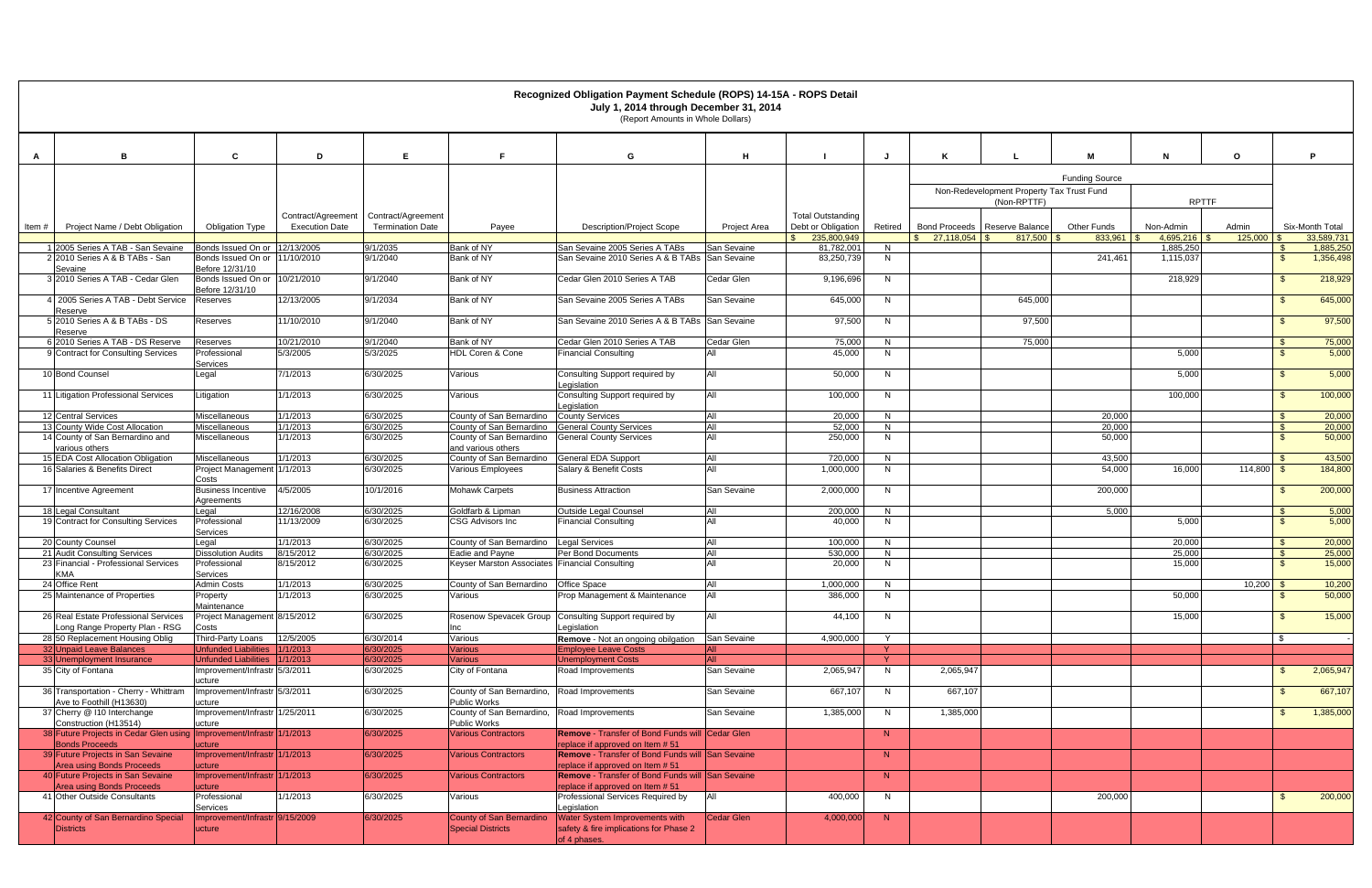|              |                                                                 |                                              |                       |                         |                          | Recognized Obligation Payment Schedule (ROPS) 14-15A - ROPS Detail<br>July 1, 2014 through December 31, 2014<br>(Report Amounts in Whole Dollars) |                                               |                          |         |                       |                                                          |                    |              |         |                                          |
|--------------|-----------------------------------------------------------------|----------------------------------------------|-----------------------|-------------------------|--------------------------|---------------------------------------------------------------------------------------------------------------------------------------------------|-----------------------------------------------|--------------------------|---------|-----------------------|----------------------------------------------------------|--------------------|--------------|---------|------------------------------------------|
| $\mathsf{A}$ | B                                                               | $\mathbf{c}$                                 | D                     | E                       | F.                       | G                                                                                                                                                 | H                                             |                          | J       |                       |                                                          | м                  | $\mathbf N$  | $\circ$ | P                                        |
|              |                                                                 |                                              |                       |                         |                          |                                                                                                                                                   |                                               |                          |         | <b>Funding Source</b> |                                                          |                    |              |         |                                          |
|              |                                                                 |                                              |                       |                         |                          |                                                                                                                                                   |                                               |                          |         |                       | Non-Redevelopment Property Tax Trust Fund<br>(Non-RPTTF) |                    | <b>RPTTF</b> |         |                                          |
|              |                                                                 |                                              | Contract/Agreement    | Contract/Agreement      |                          |                                                                                                                                                   |                                               | <b>Total Outstanding</b> |         |                       |                                                          |                    |              |         |                                          |
| Item#        | Project Name / Debt Obligation                                  | <b>Obligation Type</b>                       | <b>Execution Date</b> | <b>Termination Date</b> | Payee                    | <b>Description/Project Scope</b>                                                                                                                  | <b>Project Area</b>                           | Debt or Obligation       | Retired |                       | Bond Proceeds   Reserve Balance                          | <b>Other Funds</b> | Non-Admin    | Admin   | Six-Month Total                          |
|              | 44 County of San Bernardino Special<br><b>Districts</b>         | Improvement/Infrastr 11/22/2005<br>ucture    |                       | 6/30/2025               | <b>Special Districts</b> | County of San Bernardino   Water System Improvements with<br>safety & fire implications                                                           | <b>Cedar Glen</b>                             | 5,000,000                | N       |                       |                                                          |                    |              |         |                                          |
|              | 45 County of San Bernardino Cedar                               | City/County Loans                            | 12/6/2005             | 6/30/2025               | County of San Bernardino | <b>Remove - Reestablishment of the</b>                                                                                                            | <b>Cedar Glen</b>                             |                          | N       |                       |                                                          |                    |              |         |                                          |
|              | Glen Water Project Loan                                         | On or Before<br>6/27/11                      |                       |                         |                          | Loan will replace if approved on Item #                                                                                                           |                                               |                          |         |                       |                                                          |                    |              |         |                                          |
|              | 46 County of San Bernardino Cedar<br>Glen Startup Loan          | City/County Loans<br>On or Before<br>6/27/11 | 9/21/2004             | 6/30/2025               | County of San Bernardino | <b>Remove - Reestablishment of the</b><br>Loan will replace if approved on Item #                                                                 | <b>Cedar Glen</b>                             |                          | N       |                       |                                                          |                    |              |         |                                          |
|              | 47 County of San Bernardino Cedar<br>Glen Loan for Road Study   | City/County Loans<br>On or Before<br>6/27/11 | 7/12/2005             | 6/30/2025               | County of San Bernardino | <b>Remove - Reestablishment of the</b><br>Loan will replace if approved on Item #                                                                 | <b>Cedar Glen</b>                             |                          | N       |                       |                                                          |                    |              |         |                                          |
|              | 48 County of San Bernardino Mission<br><b>Blvd Startup Loan</b> | City/County Loans<br>On or Before<br>6/27/11 | 9/21/2004             | 6/30/2025               | County of San Bernardino | Remove - Reestablishment of the<br>Loan will replace if approved on Item #                                                                        | <b>Mission Blvd Joint</b>                     |                          | N       |                       |                                                          |                    |              |         |                                          |
|              | 49 20% Housing Asset Fund - Loan<br>Repayment                   | City/County Loans<br>On or Before<br>6/27/11 | 1/1/2013              | 6/30/2025               | <b>Housing Successor</b> | 20% Housing Portion of County Loan<br>Repayments                                                                                                  | <b>Cedar Glen and</b><br><b>Mission Blvd.</b> | 2,555,772                | N       |                       |                                                          |                    | 240,000      |         | 240,000                                  |
|              | 50 Admin Allowance Shortfall ROPS                               | <b>RPTTF Shortfall</b>                       | 1/1/2013              | 6/30/2025               | <b>Successor Agency</b>  | <b>Remove</b> - Not an ongoing obilgation                                                                                                         |                                               |                          | $\vee$  |                       |                                                          |                    |              |         |                                          |
|              | 51 Unspent Bond Proceeds from<br>Issuances prior to 2011        | Bonds Issued On or<br>Before 12/31/10        | 2/25/2014             | 7/1/2025                | County of San Bernardino | <b>Transfer Unencumbered Bond</b><br>Proceeds to the County                                                                                       | ΔIΙ                                           | 23,000,000               | N       | 23,000,000            |                                                          |                    |              |         | 23,000,000<br>$\mathcal{S}$              |
|              | 52 Reestablishing Loan Agreement<br>with County                 | <b>City/County Loans</b><br>After 6/27/11    | 2/25/2014             | 7/1/2025                | County of San Bernardino | Repayment of County Ioan                                                                                                                          | <b>AII</b>                                    | 10,223,087               | N       |                       |                                                          |                    | 980,000      |         | 980,000<br>$\mathbf{\hat{s}}$            |
|              |                                                                 |                                              |                       |                         |                          |                                                                                                                                                   |                                               |                          |         |                       |                                                          |                    |              |         | \$.                                      |
|              |                                                                 |                                              |                       |                         |                          |                                                                                                                                                   |                                               |                          |         |                       |                                                          |                    |              |         | $\mathfrak{L}$                           |
|              |                                                                 |                                              |                       |                         |                          |                                                                                                                                                   |                                               |                          |         |                       |                                                          |                    |              |         | $\mathbf{\hat{s}}$                       |
|              |                                                                 |                                              |                       |                         |                          |                                                                                                                                                   |                                               |                          |         |                       |                                                          |                    |              |         | $\mathbb{S}$<br>$\mathfrak{s}$           |
|              |                                                                 |                                              |                       |                         |                          |                                                                                                                                                   |                                               |                          |         |                       |                                                          |                    |              |         | $\mathbf{\hat{s}}$                       |
|              |                                                                 |                                              |                       |                         |                          |                                                                                                                                                   |                                               |                          |         |                       |                                                          |                    |              |         | $\mathbf{\$}$                            |
|              |                                                                 |                                              |                       |                         |                          |                                                                                                                                                   |                                               |                          |         |                       |                                                          |                    |              |         | - \$                                     |
|              |                                                                 |                                              |                       |                         |                          |                                                                                                                                                   |                                               |                          |         |                       |                                                          |                    |              |         | $\mathbf{\$}$                            |
|              |                                                                 |                                              |                       |                         |                          |                                                                                                                                                   |                                               |                          |         |                       |                                                          |                    |              |         | $\mathfrak{L}$                           |
|              |                                                                 |                                              |                       |                         |                          |                                                                                                                                                   |                                               |                          |         |                       |                                                          |                    |              |         | $\mathbf{\$}$                            |
|              |                                                                 |                                              |                       |                         |                          |                                                                                                                                                   |                                               |                          |         |                       |                                                          |                    |              |         | $\mathbf{\hat{s}}$<br>$\mathbf{\hat{s}}$ |
|              |                                                                 |                                              |                       |                         |                          |                                                                                                                                                   |                                               |                          |         |                       |                                                          |                    |              |         | $\mathbf{R}$                             |
|              |                                                                 |                                              |                       |                         |                          |                                                                                                                                                   |                                               |                          |         |                       |                                                          |                    |              |         | ፍ                                        |
|              |                                                                 |                                              |                       |                         |                          |                                                                                                                                                   |                                               |                          |         |                       |                                                          |                    |              |         |                                          |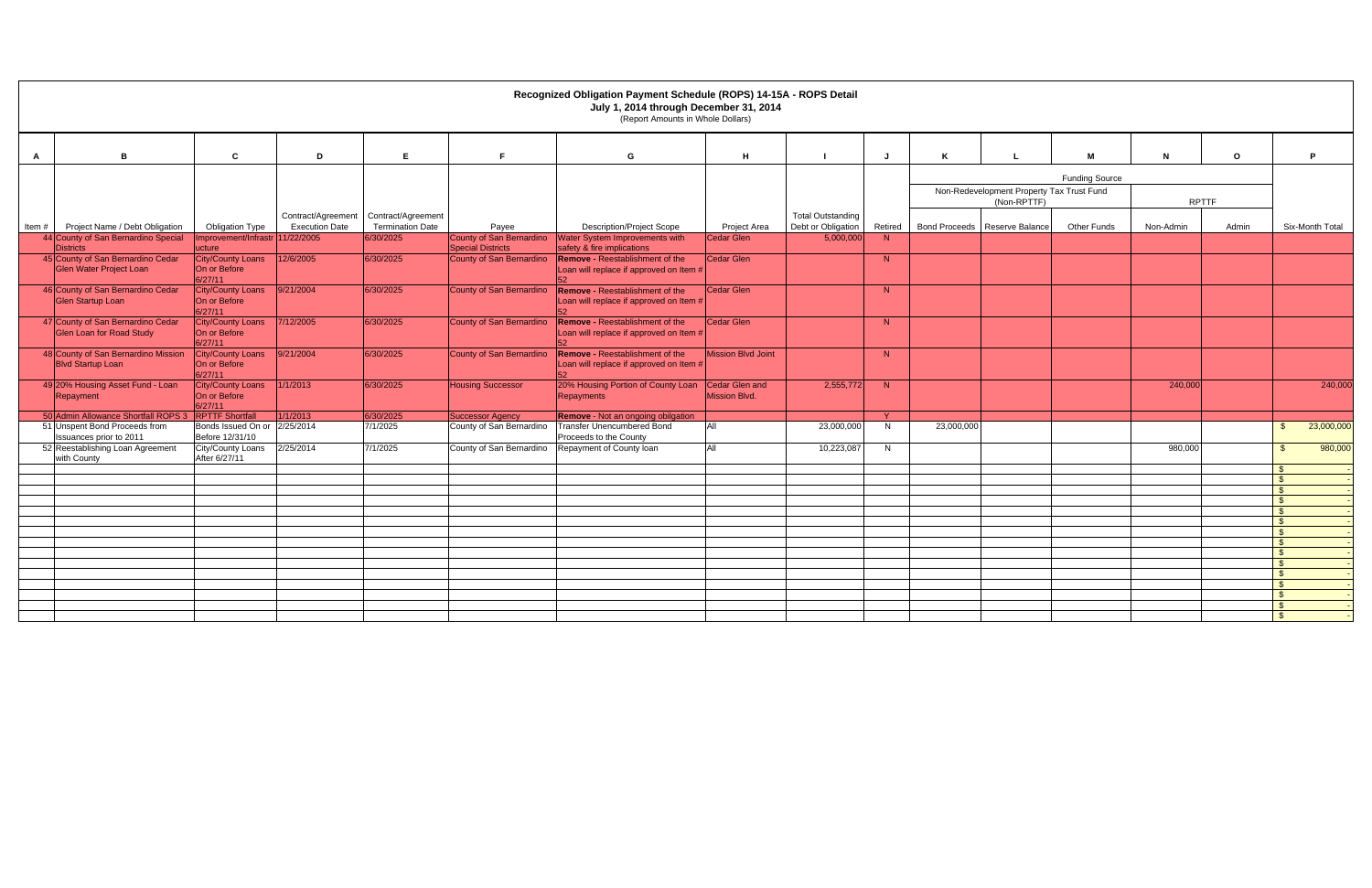|                | funding source is available or when payment from property                                                                                                                                                                                   |
|----------------|---------------------------------------------------------------------------------------------------------------------------------------------------------------------------------------------------------------------------------------------|
|                |                                                                                                                                                                                                                                             |
|                |                                                                                                                                                                                                                                             |
| ΓTF            |                                                                                                                                                                                                                                             |
|                |                                                                                                                                                                                                                                             |
|                |                                                                                                                                                                                                                                             |
| min and<br>nin | <b>Comments</b>                                                                                                                                                                                                                             |
|                |                                                                                                                                                                                                                                             |
|                | (1) Reserve Balance Cash Balance as of 7/1/13<br>equals \$15,951,660 reduced by RPTTF deposit<br>made in June of \$4,062,681 and reported in H2.<br>(2) \$520,392 Cash in Bonds reduced from bonds<br>and increased in Other to match ROPS. |
| 062,680        |                                                                                                                                                                                                                                             |
| 880,583        | Reserve Balance expenses include DDR<br>payments of \$9,365,132 made during 13-14A<br>ROPS period                                                                                                                                           |
|                | Cash held by Fiscal Agent                                                                                                                                                                                                                   |
| 57,098         |                                                                                                                                                                                                                                             |
| 124,999        |                                                                                                                                                                                                                                             |
|                |                                                                                                                                                                                                                                             |
| 182,097        |                                                                                                                                                                                                                                             |
| 519,619        | \$237,000 is anticipated RZEDB Rebate. Other<br>Rev is \$200,000 Mohawk and \$400,000 Other                                                                                                                                                 |
| 827,119        | This includes \$2,702,119 of current expenditures<br>plus \$125,000 of Admin Allow distributed in<br>ROPS 13-14A and held for 13-14B                                                                                                        |
|                |                                                                                                                                                                                                                                             |

|              | Pursuant to Health and Safety Code section 34177(I), Redevelopment Property Tax Trust Fund (RPTTF) may be listed as a source of payment on the ROPS, but only to the extent no other funding source is available or when payme<br>tax revenues is required by an enforceable obligation. |                                     |                                    |                                       |                                    |                                 |               |                                                                                           |
|--------------|------------------------------------------------------------------------------------------------------------------------------------------------------------------------------------------------------------------------------------------------------------------------------------------|-------------------------------------|------------------------------------|---------------------------------------|------------------------------------|---------------------------------|---------------|-------------------------------------------------------------------------------------------|
| $\mathsf{A}$ | В                                                                                                                                                                                                                                                                                        | $\mathbf{C}$                        | D                                  | E                                     | F.                                 | G                               | H             |                                                                                           |
|              |                                                                                                                                                                                                                                                                                          |                                     |                                    |                                       | <b>Fund Sources</b>                |                                 |               |                                                                                           |
|              |                                                                                                                                                                                                                                                                                          |                                     | <b>Bond Proceeds</b>               | <b>Reserve Balance</b>                |                                    | Other                           | <b>RPTTF</b>  |                                                                                           |
|              |                                                                                                                                                                                                                                                                                          |                                     |                                    |                                       | <b>Prior ROPS</b><br><b>RPTTF</b>  |                                 |               |                                                                                           |
|              |                                                                                                                                                                                                                                                                                          | <b>Bonds Issued</b><br>on or before | <b>Bonds Issued</b><br>on or after | Prior ROPS period<br>balances and DDR | distributed as<br>reserve for next | Rent,<br>Grants,                | Non-Admin and |                                                                                           |
|              | <b>Cash Balance Information by ROPS Period</b>                                                                                                                                                                                                                                           | 12/31/10                            | 01/01/11                           | balances retained                     | bond payment                       | Interest, Etc.                  | Admin         | <b>Comments</b>                                                                           |
|              |                                                                                                                                                                                                                                                                                          |                                     |                                    |                                       |                                    |                                 |               |                                                                                           |
|              | ROPS 13-14A Actuals (07/01/13 - 12/31/13)<br>Beginning Available Cash Balance (Actual 07/01/13)                                                                                                                                                                                          |                                     |                                    |                                       |                                    |                                 |               | (1) Reserve Balance Cash Balance as of 7/1/13                                             |
|              | Note that for the RPTTF, 1 + 2 should tie to columns J and O in the Report                                                                                                                                                                                                               |                                     |                                    |                                       |                                    |                                 |               | equals \$15,951,660 reduced by RPTTF deposit                                              |
|              | of Prior Period Adjustments (PPAs)                                                                                                                                                                                                                                                       |                                     |                                    |                                       |                                    |                                 |               | made in June of \$4,062,681 and reported in H2.                                           |
|              |                                                                                                                                                                                                                                                                                          |                                     |                                    |                                       |                                    |                                 |               | (2) \$520,392 Cash in Bonds reduced from bonds                                            |
|              |                                                                                                                                                                                                                                                                                          | 36,508,039                          |                                    | 11,888,979                            |                                    | 2,285,563                       |               | and increased in Other to match ROPS.                                                     |
|              | 2 Revenue/Income (Actual 12/31/13)<br>Note that the RPTTF amounts should tie to the ROPS 13-14A distribution                                                                                                                                                                             |                                     |                                    |                                       |                                    |                                 |               |                                                                                           |
|              | from the County Auditor-Controller during June 2013                                                                                                                                                                                                                                      | 53,772                              |                                    | 399,106                               |                                    | 373,936                         | 4,062,680     |                                                                                           |
|              | 3 Expenditures for ROPS 13-14A Enforceable Obligations (Actual                                                                                                                                                                                                                           |                                     |                                    |                                       |                                    |                                 |               | Reserve Balance expenses include DDR                                                      |
|              | 12/31/13                                                                                                                                                                                                                                                                                 |                                     |                                    |                                       |                                    |                                 |               | payments of \$9,365,132 made during 13-14A                                                |
|              | Note that for the RPTTF, $3 + 4$ should tie to columns L and Q in the Report                                                                                                                                                                                                             |                                     |                                    |                                       |                                    |                                 |               | ROPS period                                                                               |
|              | of PPAs                                                                                                                                                                                                                                                                                  | 3,893,637                           |                                    | 9,434,784                             |                                    | 791,884                         | 3,880,583     |                                                                                           |
|              | Retention of Available Cash Balance (Actual 12/31/13)<br>Note that the RPTTF amount should only include the retention of reserves                                                                                                                                                        |                                     |                                    |                                       |                                    |                                 |               |                                                                                           |
|              | for debt service approved in ROPS 13-14A                                                                                                                                                                                                                                                 | 6,932,775                           |                                    |                                       |                                    |                                 |               | Cash held by Fiscal Agent                                                                 |
| 5            | <b>ROPS 13-14A RPTTF Prior Period Adjustment</b>                                                                                                                                                                                                                                         |                                     |                                    |                                       |                                    |                                 |               |                                                                                           |
|              | Note that the RPTTF amount should tie to column S in the Report of PPAs.                                                                                                                                                                                                                 |                                     |                                    | No entry required                     |                                    |                                 |               |                                                                                           |
|              |                                                                                                                                                                                                                                                                                          |                                     |                                    |                                       |                                    |                                 | 57,098        |                                                                                           |
| 6            | <b>Ending Actual Available Cash Balance</b>                                                                                                                                                                                                                                              |                                     |                                    |                                       |                                    |                                 |               |                                                                                           |
|              | C to G = $(1 + 2 - 3 - 4)$ , H = $(1 + 2 - 3 - 4 - 5)$                                                                                                                                                                                                                                   | $$25,735,399$ \\$                   |                                    | 2,853,301<br>- \$                     | \$                                 | \$<br>$1,867,615$ \$            | 124,999       |                                                                                           |
|              | ROPS 13-14B Estimate (01/01/14 - 06/30/14)                                                                                                                                                                                                                                               |                                     |                                    |                                       |                                    |                                 |               |                                                                                           |
|              | Beginning Available Cash Balance (Actual 01/01/14)                                                                                                                                                                                                                                       |                                     |                                    |                                       |                                    |                                 |               |                                                                                           |
|              | $(C, D, E, G = 4 + 6, F = H4 + F4 + F6, and H = 5 + 6)$                                                                                                                                                                                                                                  | \$32,668,174                        | $\mathbf{\$}$                      | 2,853,301                             | $\frac{2}{3}$                      | $1,867,615$ \$<br>$\mathbf{\$}$ | 182,097       |                                                                                           |
|              | 8  Revenue/Income (Estimate 06/30/14)                                                                                                                                                                                                                                                    |                                     |                                    |                                       |                                    |                                 |               |                                                                                           |
|              | Note that the RPTTF amounts should tie to the ROPS 13-14B distribution                                                                                                                                                                                                                   |                                     |                                    |                                       |                                    |                                 |               | \$237,000 is anticipated RZEDB Rebate. Other                                              |
|              | from the County Auditor-Controller during January 2014                                                                                                                                                                                                                                   |                                     |                                    |                                       |                                    | 837,000                         |               | 3,519,619 Rev is \$200,000 Mohawk and \$400,000 Other                                     |
|              | 9 Expenditures for 13-14B Enforceable Obligations (Estimate 06/30/14)                                                                                                                                                                                                                    |                                     |                                    |                                       |                                    |                                 |               | This includes \$2,702,119 of current expenditures                                         |
|              |                                                                                                                                                                                                                                                                                          | 28,731,601                          |                                    |                                       |                                    | 887,558                         |               | plus \$125,000 of Admin Allow distributed in<br>2,827,119 ROPS 13-14A and held for 13-14B |
|              | 10 Retention of Available Cash Balance (Estimate 06/30/14)                                                                                                                                                                                                                               |                                     |                                    |                                       |                                    |                                 |               |                                                                                           |
|              | Note that the RPTTF amounts may include the retention of reserves for                                                                                                                                                                                                                    |                                     |                                    |                                       |                                    |                                 |               | Amount distributed for Debt Service payment for                                           |
|              | debt service approved in ROPS 13-14B                                                                                                                                                                                                                                                     | 6,932,775                           |                                    |                                       |                                    |                                 |               | 817,500 9/1/2014 during ROPS 13-14B period                                                |
|              | 11 Ending Estimated Available Cash Balance (7 + 8 - 9 -10)                                                                                                                                                                                                                               | $(2,996,202)$ \$                    | $\blacksquare$                     | $2,853,301$ \$<br>- \$                |                                    | $1,817,057$ \$<br>$\mathbf{\$}$ | 57,097        |                                                                                           |

# **Recognized Obligation Payment Schedule (ROPS) 14-15A - Report of Cash Balances**

(Report Amounts in Whole Dollars)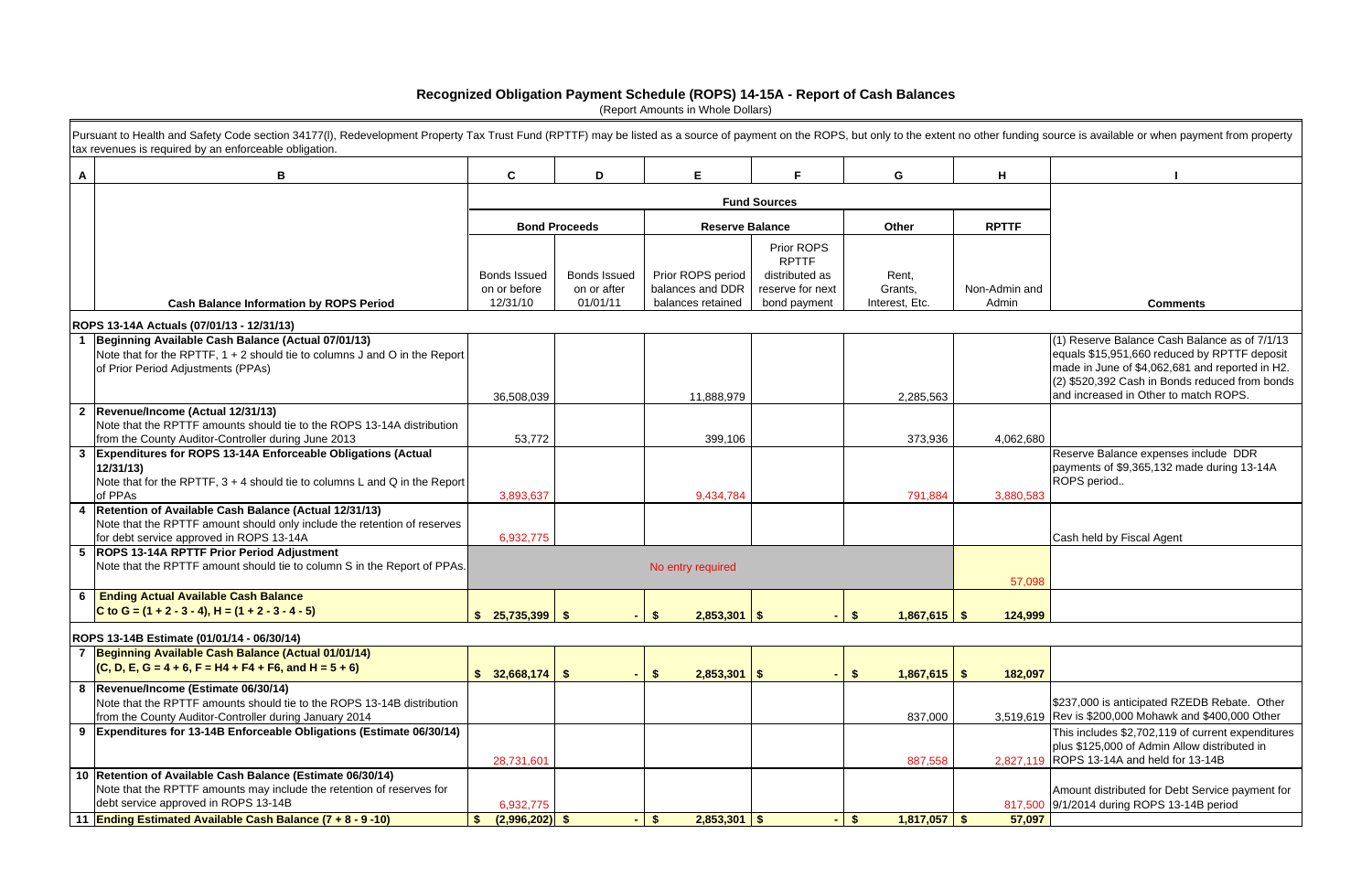|                                                                                                  | OPS 13-14A (July through December 2013) period. The amount of Redevelopment<br>tments self-reported by SAs are subject to audit by the county auditor-controller |               |                                                                                                           |                                                                                                       |
|--------------------------------------------------------------------------------------------------|------------------------------------------------------------------------------------------------------------------------------------------------------------------|---------------|-----------------------------------------------------------------------------------------------------------|-------------------------------------------------------------------------------------------------------|
| О                                                                                                | P                                                                                                                                                                | Q             | R                                                                                                         | s                                                                                                     |
| es                                                                                               |                                                                                                                                                                  |               |                                                                                                           |                                                                                                       |
|                                                                                                  | Admin                                                                                                                                                            |               |                                                                                                           | Net SA Non-Admin<br>and Admin PPA<br>(Amount Used to<br>Offset ROPS 14-15A<br><b>Requested RPTTF)</b> |
| Available<br><b>RPTTF</b><br>(ROPS 13-14A<br>tributed + all other<br>available as of<br>07/1/13) | Net Lesser of<br>Authorized /<br>Available                                                                                                                       | Actual        | <b>Difference</b><br>(If total actual<br>exceeds total<br>authorized, the<br>total difference is<br>zero) | <b>Net Difference</b><br>$(M+R)$                                                                      |
| 250,000                                                                                          | \$<br>250,000                                                                                                                                                    | \$<br>250,000 | \$                                                                                                        | \$<br>57,098                                                                                          |
|                                                                                                  |                                                                                                                                                                  |               |                                                                                                           | $\overline{\mathcal{S}}$                                                                              |
|                                                                                                  |                                                                                                                                                                  |               |                                                                                                           | \$                                                                                                    |
|                                                                                                  |                                                                                                                                                                  |               |                                                                                                           | \$<br>٠                                                                                               |
|                                                                                                  |                                                                                                                                                                  |               |                                                                                                           | \$<br>÷                                                                                               |
|                                                                                                  |                                                                                                                                                                  |               |                                                                                                           | \$<br>٠                                                                                               |
|                                                                                                  |                                                                                                                                                                  |               |                                                                                                           | \$<br>٠                                                                                               |
|                                                                                                  |                                                                                                                                                                  |               |                                                                                                           | \$                                                                                                    |
|                                                                                                  |                                                                                                                                                                  |               |                                                                                                           | \$<br>Ξ                                                                                               |
|                                                                                                  |                                                                                                                                                                  |               |                                                                                                           | \$                                                                                                    |
|                                                                                                  |                                                                                                                                                                  |               |                                                                                                           | $\pmb{\$}$<br>10,000                                                                                  |
|                                                                                                  |                                                                                                                                                                  |               |                                                                                                           | \$                                                                                                    |
|                                                                                                  |                                                                                                                                                                  |               |                                                                                                           | \$                                                                                                    |
|                                                                                                  |                                                                                                                                                                  |               |                                                                                                           | $\frac{1}{2}$                                                                                         |
|                                                                                                  |                                                                                                                                                                  |               |                                                                                                           | \$                                                                                                    |
|                                                                                                  |                                                                                                                                                                  |               |                                                                                                           | \$                                                                                                    |

**Recognized Obligation Payment Schedule (ROPS) 14-15A - Report of Prior Period Adjustments** Reported for the ROPS 13-14A (July 1, 2013 through December 31, 2013) Period Pursuant to Health and Safety Code (HSC) section 34186 (a)

(Report Amounts in Whole Dollars)

AI B ICIDIEIFIGIHIIIJIKILIMINIOIPIQIRIS  **Authorized Actual Authorized Actual Authorized Actual Authorized** Authorized **Available RPTTF**  (ROPS 13-14A distributed + all other available as of 07/1/13)  **Net Lesser of Authorized / Available** Actual  **Difference (If K is less than L, the difference is zero) Authorized AvailableRPTTF** (ROPS 13-14A dis available as of 07/1/13)  **Net Lesser of Authorized / Available Actual Difference(If total actual exceeds total authorized, the total difference is zero) (M+R)**   $\$~21,998,321$   $\$$  3,893,637  $\$$  1,512,836  $\$$  69,652  $\$$  1,185,392  $\$$  791,884  $\$$  3,812,681  $\$$  3,812,681  $\$$  3,812,681  $\$$  3,812,681  $\$$  3,812,681  $\$$  5,755,583  $\$$  57,098  $\$$  250,000  $\$$  250,000  $\$$  250,000  $\$$  250,000 1 2005 Series A TAB - San Sevaine - - - 2,501,000 2,501,000 \$ 2,501,000 2,501,000 \$ - \$ - 2 2010 Series A & B TABs - San Sevaine - - 520,392 520,392 919,849 919,849 \$ 919,849 919,849 \$ - \$ - 3 2010 Series A TAB - Cedar Glen - - - 260,654 260,654 \$ 260,654 260,654 \$ - \$ - 4 2005 Series A TAB - Debt Service Reserve 5 2010 Series A & B TABs - DS Reserve 6 2010 Series A TAB - DS Reserve - - - - \$ - \$ - \$ - 7 County Loan - - - - \$ - \$ - \$ - 8 County Loan - - - - \$ - \$ - \$ - 9 Contract for Consulting Services - - - - \$ - \$ - \$ - 10 | Bond Counsel - - | - | - | - | - | 10,000 | 10,000 | 10,000 | 5 10,000 | 5 10,000 | | | | | | | | | | | | 11 Litigation Professional Services - - - 43,678 43,678 \$ 43,678 43,678 \$ - \$ - 12 Central Services - - 7,500 1,066 - \$ - \$ - \$ - 13 County Wide Cost Allocation - - - - \$ - \$ - \$ - 14 County of San Bernardino and various others - - 131,000 23,470 - \$ - \$ - \$ - 15 EDA Cost Allocation Obligation - - 41,500 41,500 - \$ - \$ - \$ - **Reserve Balance Other Funds RPTTF Expenditur Bond Proceeds** ROPS 13-14A Successor Agency (SA) Self-reported Prior Period Adjustments (PPA): Pursuant to HSC Section 34186 (a), SAs are required to report the differences between their actual available funding and their actual expendit Property Tax Trust Fund (RPTTF) approved for the ROPS 14-15A (July through December 2014) period will be offset by the SA's self-reported ROPS 13-14A prior period adjustment. HSC Section 34186 (a) also specifies that the p (CAC) and the State Controller. **Item # Project Name / Debt Obligation Non-RPTTF Expenditures Non-Admin**n and the second second and the second second second second second second second second second second second second second second second second second second second second second second second second second second second s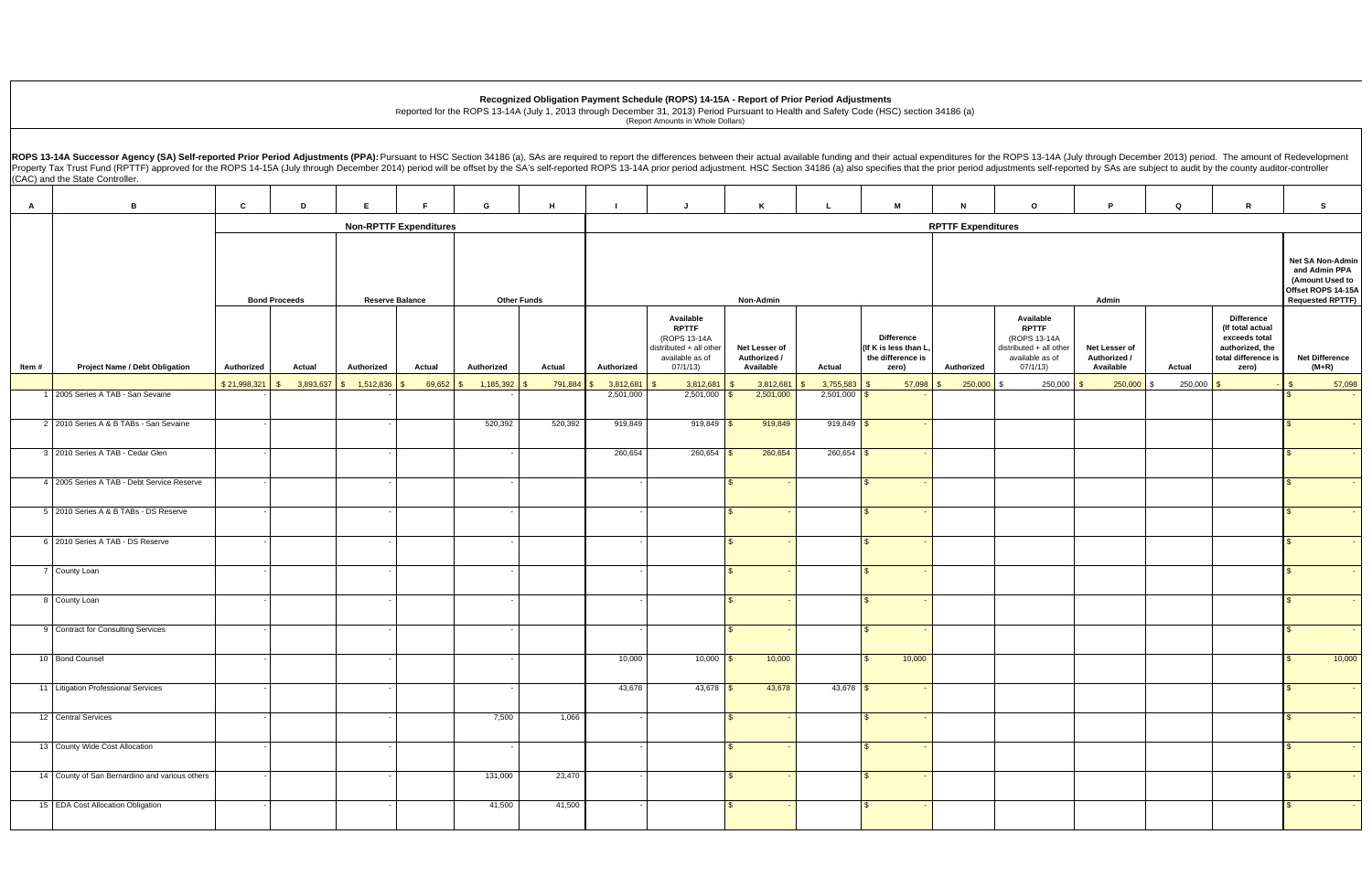| ROPS 13-14A (July through December 2013) period. The amount of Redevelopment<br>ustments self-reported by SAs are subject to audit by the county auditor-controller |                                            |                          |                                                                                                           |                                                                                                       |
|---------------------------------------------------------------------------------------------------------------------------------------------------------------------|--------------------------------------------|--------------------------|-----------------------------------------------------------------------------------------------------------|-------------------------------------------------------------------------------------------------------|
| o                                                                                                                                                                   | P                                          | Q                        | R                                                                                                         | s                                                                                                     |
| ures                                                                                                                                                                |                                            |                          |                                                                                                           |                                                                                                       |
|                                                                                                                                                                     | Admin                                      |                          |                                                                                                           | Net SA Non-Admin<br>and Admin PPA<br>(Amount Used to<br>Offset ROPS 14-15A<br><b>Requested RPTTF)</b> |
| Available<br><b>RPTTF</b><br>(ROPS 13-14A<br>distributed + all other<br>available as of<br>07/1/13)                                                                 | Net Lesser of<br>Authorized /<br>Available | Actual                   | <b>Difference</b><br>(If total actual<br>exceeds total<br>authorized, the<br>total difference is<br>zero) | <b>Net Difference</b><br>(M+R)                                                                        |
| \$<br>250,000<br>114,800                                                                                                                                            | $\,$<br>250,000<br>\$<br>114,800           | \$<br>250,000<br>114,800 | \$                                                                                                        | $\boldsymbol{\mathsf{S}}$<br>57,098<br>\$                                                             |
|                                                                                                                                                                     |                                            |                          |                                                                                                           | \$                                                                                                    |
|                                                                                                                                                                     |                                            |                          |                                                                                                           | $\frac{1}{2}$                                                                                         |
|                                                                                                                                                                     |                                            |                          |                                                                                                           | \$<br>5,000                                                                                           |
|                                                                                                                                                                     |                                            |                          |                                                                                                           | \$                                                                                                    |
|                                                                                                                                                                     |                                            |                          |                                                                                                           | \$<br>\$                                                                                              |
|                                                                                                                                                                     |                                            |                          |                                                                                                           | \$<br>$\qquad \qquad \blacksquare$                                                                    |
| 10,200                                                                                                                                                              | 10,200                                     | 10,200                   |                                                                                                           | \$                                                                                                    |
|                                                                                                                                                                     |                                            |                          |                                                                                                           | \$<br>37,500                                                                                          |
|                                                                                                                                                                     |                                            |                          |                                                                                                           | \$<br>4,598                                                                                           |
|                                                                                                                                                                     |                                            |                          |                                                                                                           | \$                                                                                                    |
|                                                                                                                                                                     |                                            |                          |                                                                                                           | $\sqrt{3}$                                                                                            |
|                                                                                                                                                                     |                                            |                          |                                                                                                           | $\sqrt{3}$                                                                                            |
|                                                                                                                                                                     |                                            |                          |                                                                                                           | \$                                                                                                    |

**Recognized Obligation Payment Schedule (ROPS) 14-15A - Report of Prior Period Adjustments**

Reported for the ROPS 13-14A (July 1, 2013 through December 31, 2013) Period Pursuant to Health and Safety Code (HSC) section 34186 (a) (Report Amounts in Whole Dollars)

AI B ICIDIEIFIGIHIIIJIKILIMINIOIPIQIRIS  **Authorized Actual Authorized Actual Authorized Actual Authorized** Authorized **Available RPTTF**  (ROPS 13-14A distributed + all other available as of 07/1/13)  **Net Lesser of Authorized / Available** Actual  **Difference (If K is less than L, the difference is zero) Authorized**   $\$~21,998,321$   $\$$  3,893,637  $\$$  1,512,836  $\$$  69,652  $\$$  1,185,392  $\$$  791,884  $\$$  3,812,681  $\$$  3,812,681  $\$$  3,812,681  $\$$  3,812,681  $\$$  3,812,681  $\$$  5,755,583  $\$$  57,098  $\$$  250,000  $\$$  250,000  $\$$  250,000  $\$$  250,000  $Reserve$  **Balance Other Funds RPTTF Expenditure Bond Proceeds** ROPS 13-14A Successor Agency (SA) Self-reported Prior Period Adjustments (PPA): Pursuant to HSC Section 34186 (a), SAs are required to report the differences between their actual available funding and their actual expendit Property Tax Trust Fund (RPTTF) approved for the ROPS 14-15A (July through December 2014) period will be offset by the SA's self-reported ROPS 13-14A prior period adjustment. HSC Section 34186 (a) also specifies that the p (CAC) and the State Controller. **Item # Project Name / Debt Obligation Non-RPTTF Expenditures Non-Admin**n and the second second and the second second second second second second second second second second second second second second second second second second second second second second second second second second second s 16 Salaries & Benefits Direct 107,700 - 210,000 59,000 - \$ - \$ - 114,800 114,800 \$ 114,800 114,800 \$ - 17 Incentive Agreement - - 175,000 132,449 - \$ - \$ - \$ - 18 Legal Consultant - - - - \$ - \$ - \$ - 19 | Contract for Consulting Services | - - - | - - | - - | - - | - 5,000 | 5,000 | 5,000 | 5,000 | 5,000 | - | - | - | - | - | 5,000 | 5,000 | 5,000 | - | - | - | - | - | 5,000 | 5 20 County Counsel - - - - \$ - \$ - \$ - 21 Audit Consulting Services - - - 15,000 15,000 \$ 15,000 15,000 \$ - \$ - 22 Services & Supplies (200 Appr Unit) 23 Financial - Professional Services KMA 24 Office Rent - - - - \$ - \$ - 10,200 10,200 10,200 10,200 \$ - 25 Maintenance of Properties - - - 37,500 37,500 \$ 37,500 \$ 37,500 \$ 37,500 26 Real Estate Professional Services Long Range Property Plan - RSG - - - 20,000 20,000 \$ 20,000 15,402 \$ 4,598 \$ 4,598 27 Rosemary & Iris Housing Repayment 28 50 Replacement Housing Oblig - - - - \$ - \$ - \$ - 29 2005 TABS San Sevaine - Housing Bond Proceeds - - - - \$ - \$ - \$ - 30 Salaries & Benefits Non-Direct - - - - \$ - \$ - \$ -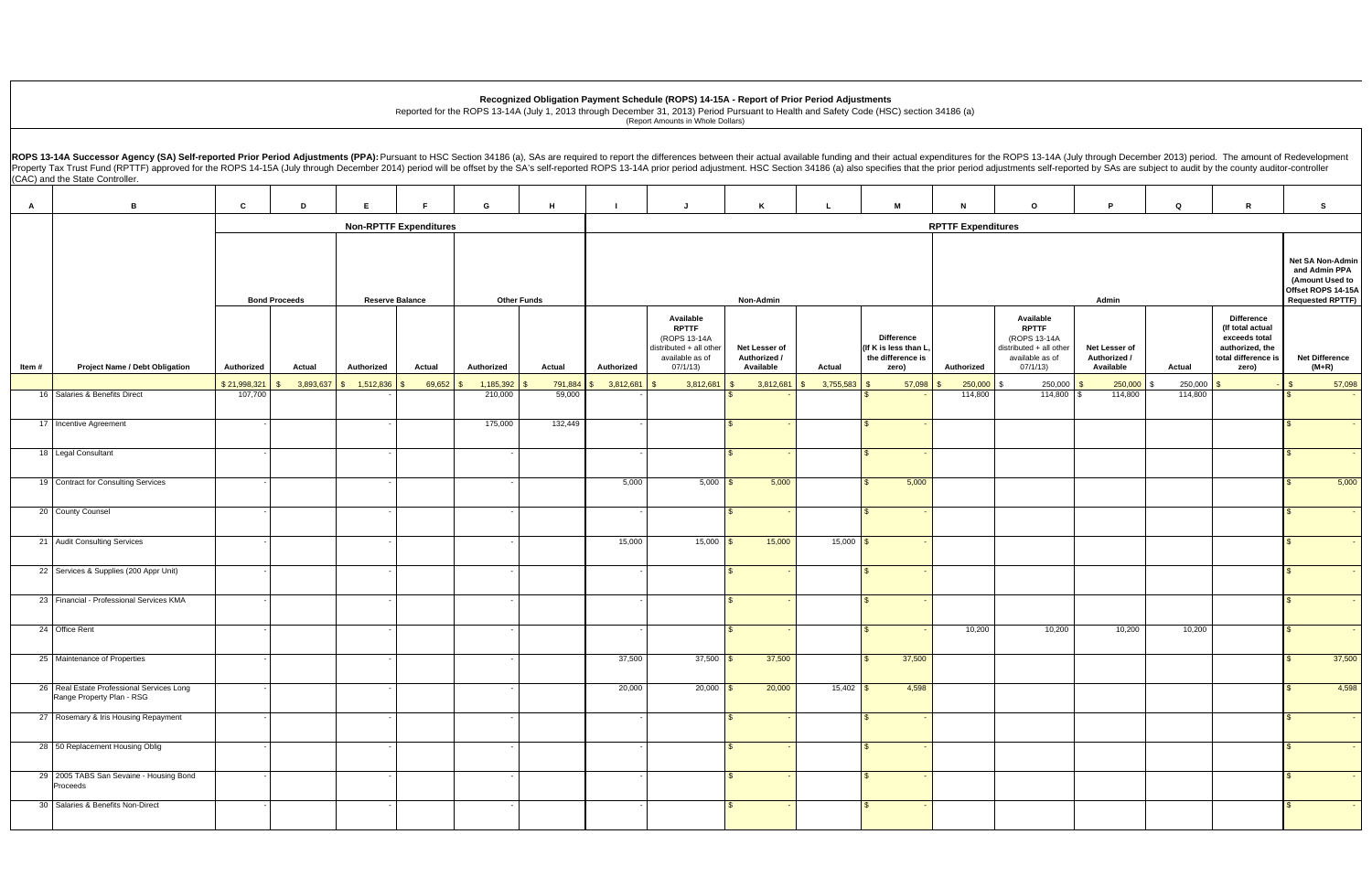|                                                                                                  | OPS 13-14A (July through December 2013) period. The amount of Redevelopment<br>tments self-reported by SAs are subject to audit by the county auditor-controller |               |                                                                                                           |                                                                                                       |
|--------------------------------------------------------------------------------------------------|------------------------------------------------------------------------------------------------------------------------------------------------------------------|---------------|-----------------------------------------------------------------------------------------------------------|-------------------------------------------------------------------------------------------------------|
| О                                                                                                | P                                                                                                                                                                | Q             | R                                                                                                         | s                                                                                                     |
| es                                                                                               |                                                                                                                                                                  |               |                                                                                                           |                                                                                                       |
|                                                                                                  | Admin                                                                                                                                                            |               |                                                                                                           | Net SA Non-Admin<br>and Admin PPA<br>(Amount Used to<br>Offset ROPS 14-15A<br><b>Requested RPTTF)</b> |
| Available<br><b>RPTTF</b><br>(ROPS 13-14A<br>tributed + all other<br>available as of<br>07/1/13) | Net Lesser of<br>Authorized /<br>Available                                                                                                                       | Actual        | <b>Difference</b><br>(If total actual<br>exceeds total<br>authorized, the<br>total difference is<br>zero) | <b>Net Difference</b><br>$(M+R)$                                                                      |
| 250,000                                                                                          | \$<br>250,000                                                                                                                                                    | \$<br>250,000 | \$                                                                                                        | \$<br>57,098                                                                                          |
|                                                                                                  |                                                                                                                                                                  |               |                                                                                                           | $\overline{\mathcal{S}}$                                                                              |
|                                                                                                  |                                                                                                                                                                  |               |                                                                                                           | \$                                                                                                    |
|                                                                                                  |                                                                                                                                                                  |               |                                                                                                           | $\,$<br>٠                                                                                             |
|                                                                                                  |                                                                                                                                                                  |               |                                                                                                           | \$<br>÷                                                                                               |
|                                                                                                  |                                                                                                                                                                  |               |                                                                                                           | \$<br>٠                                                                                               |
|                                                                                                  |                                                                                                                                                                  |               |                                                                                                           | \$<br>٠                                                                                               |
|                                                                                                  |                                                                                                                                                                  |               |                                                                                                           | \$                                                                                                    |
|                                                                                                  |                                                                                                                                                                  |               |                                                                                                           | \$<br>Ξ                                                                                               |
|                                                                                                  |                                                                                                                                                                  |               |                                                                                                           | \$                                                                                                    |
|                                                                                                  |                                                                                                                                                                  |               |                                                                                                           | $\sqrt{3}$                                                                                            |
|                                                                                                  |                                                                                                                                                                  |               |                                                                                                           | \$                                                                                                    |
|                                                                                                  |                                                                                                                                                                  |               |                                                                                                           | \$                                                                                                    |
|                                                                                                  |                                                                                                                                                                  |               |                                                                                                           | \$                                                                                                    |
|                                                                                                  |                                                                                                                                                                  |               |                                                                                                           | \$                                                                                                    |
|                                                                                                  |                                                                                                                                                                  |               |                                                                                                           | \$                                                                                                    |

dis

**Recognized Obligation Payment Schedule (ROPS) 14-15A - Report of Prior Period Adjustments**

Reported for the ROPS 13-14A (July 1, 2013 through December 31, 2013) Period Pursuant to Health and Safety Code (HSC) section 34186 (a) (Report Amounts in Whole Dollars)

AI B ICIDIEIFIGIHIIIJIKILIMINIOIPIQIRIS  **Authorized Actual Authorized Actual Authorized Actual Authorized** Authorized **Available RPTTF**  (ROPS 13-14A distributed + all other available as of 07/1/13)  **Net Lesser of Authorized / Available** Actual  **Difference (If K is less than L, the difference is zero) Authorized**   $\$~21,998,321$   $\$$  3,893,637  $\$$  1,512,836  $\$$  69,652  $\$$  1,185,392  $\$$  791,884  $\$$  3,812,681  $\$$  3,812,681  $\$$  3,812,681  $\$$  3,812,681  $\$$  3,812,681  $\$$  5,755,583  $\$$  57,098  $\$$  250,000  $\$$  250,000  $\$$  250,000  $\$$  250,000 **Reserve Balance Other Funds RPTTF Expenditur Bond Proceeds** ROPS 13-14A Successor Agency (SA) Self-reported Prior Period Adjustments (PPA): Pursuant to HSC Section 34186 (a), SAs are required to report the differences between their actual available funding and their actual expendit Property Tax Trust Fund (RPTTF) approved for the ROPS 14-15A (July through December 2014) period will be offset by the SA's self-reported ROPS 13-14A prior period adjustment. HSC Section 34186 (a) also specifies that the p (CAC) and the State Controller. **Item # Project Name / Debt Obligation Non-RPTTF Expenditures Non-Admin**n and the second second and the second second second second second second second second second second second second second second second second second second second second second second second second second second second s 31 Unfunded Retirement Oblig - 1,288,116 - - - \$ - \$ - \$ - 32 Unpaid Leave Balances - 139,720 57,952 - - \$ - \$ - \$ - 33 | Unemployment Insurance - | | 60,000 | 11,700 | - | | <mark>\$ -</mark> | <mark>\$ -</mark> 34 Unfunded Retirement Actuarial Study - 25,000 35 City of Fontana 2,065,947 - - - \$ - \$ - \$ - 36 Transportation - Cherry - Whittram Ave to Foothill (H13630) 4,683,003 899,049 - - - \$ - \$ - \$ - 37 Cherry @ I10 Interchange Construction (H13514) 3,661,695 2,994,588 - - - \$ - \$ - \$ - 38 Future Projects in Cedar Glen using Bonds Proceeds - - - - \$ - \$ - \$ - 39 Future Projects in San Sevaine Area using Bonds Proceeds - - - - \$ - \$ - \$ - 40 Future Projects in San Sevaine Area using Bonds Proceeds - - - - \$ - \$ - \$ - 41 Other Outside Consultants - - 100,000 14,007 - \$ - \$ - \$ - 42 County of San Bernardino Special Districts 43 2005 TABS San Sevaine - Housing Bond Proceeds 11,479,976 - - - \$ - \$ - \$ - 44 County of San Bernardino Special Districts 45 County of San Bernardino Cedar Glen Water Project Loan - - - - \$ - \$ - \$ -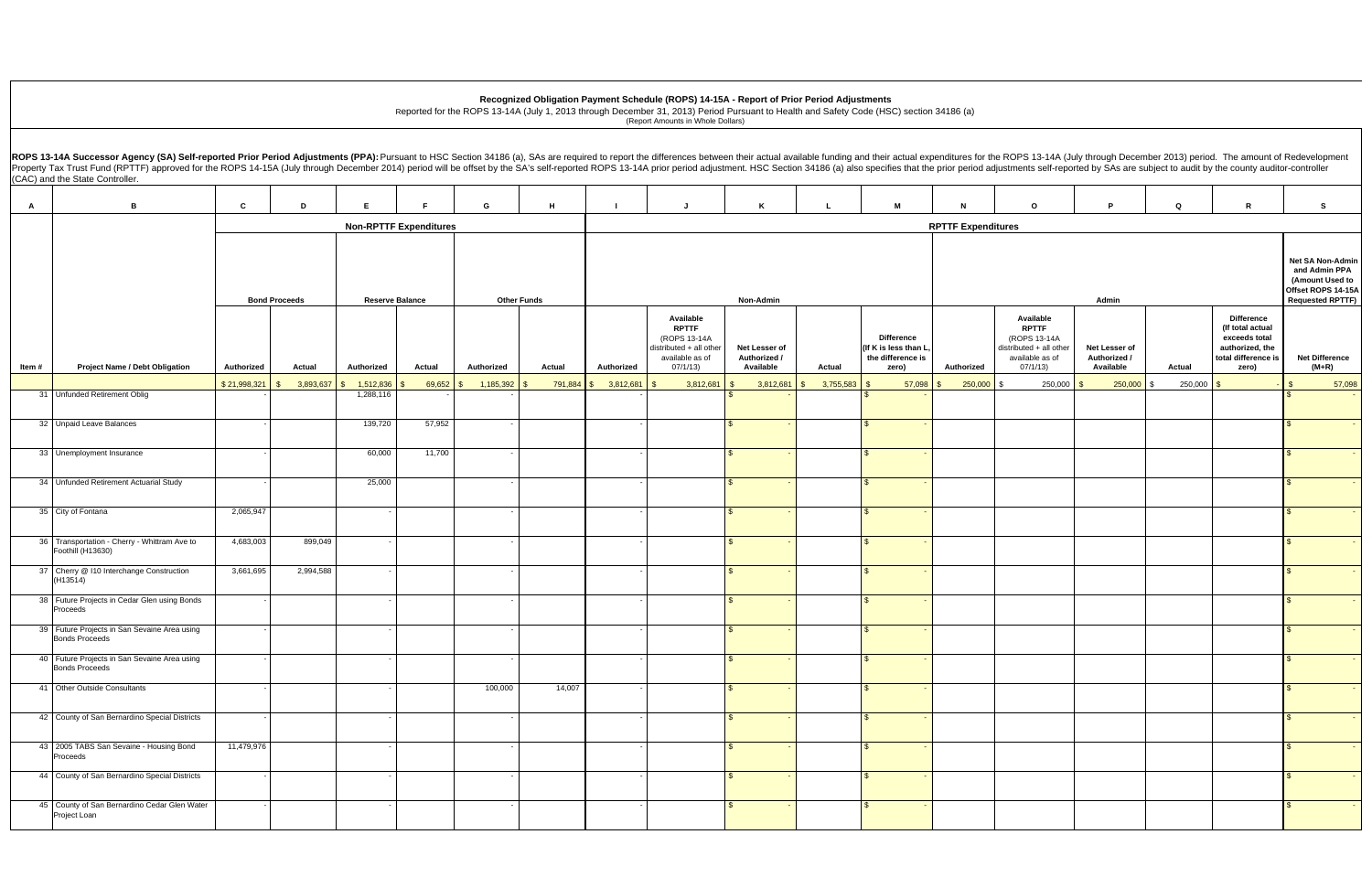**Recognized Obligation Payment Schedule (ROPS) 14-15A - Report of Prior Period Adjustments**

AI B ICIDIEIFIGIHIIIJIKILIMINIOIPIQIRIS  **Authorized Actual Authorized Actual Authorized Actual Authorized** Authorized **Available RPTTF**  (ROPS 13-14A distributed + all other available as of 07/1/13)  **Net Lesser of Authorized / Available** Actual  **Difference (If K is less than L, the difference is zero) Authorized AvailableRPTTF** (ROPS 13-14A dis available as of 07/1/13)  **Net Lesser of Authorized / Available Actual Difference(If total actual exceeds total authorized, the total difference is zero) (M+R)**   $\$~21,998,321$   $\$$  3,893,637  $\$$  1,512,836  $\$$  69,652  $\$$  1,185,392  $\$$  791,884  $\$$  3,812,681  $\$$  3,812,681  $\$$  3,812,681  $\$$  3,812,681  $\$$  3,812,681  $\$$  5,755,583  $\$$  57,098  $\$$  250,000  $\$$  250,000  $\$$  250,000  $\$$  250,000  $Reserve$  **Balance Other Funds RPTTF Expenditure Bond Proceeds** ROPS 13-14A Successor Agency (SA) Self-reported Prior Period Adjustments (PPA): Pursuant to HSC Section 34186 (a), SAs are required to report the differences between their actual available funding and their actual expendit Property Tax Trust Fund (RPTTF) approved for the ROPS 14-15A (July through December 2014) period will be offset by the SA's self-reported ROPS 13-14A prior period adjustment. HSC Section 34186 (a) also specifies that the p (CAC) and the State Controller. **Item # Project Name / Debt Obligation Non-RPTTF Expenditures Non-Admin**n and the second second and the second second second second second second second second second second second second second second second second second second second second second second second second second second second s 46 County of San Bernardino Cedar Glen Startup Loan - - - - \$ - \$ - \$ - 47 County of San Bernardino Cedar Glen Loan for Road Study - - - - \$ - \$ - \$ - 48 County of San Bernardino Mission Blvd Startup Loan - - - - \$ - \$ - \$ - 49 20% Housing Asset Fund - Loan Repayment - - - - \$ - \$ - \$ - 50 Admin. Allowance Shortfall \$ - \$ - \$ - 51 Unspent Bond Proceeds from Issuances prior to 201152 Reestablishing Loan Agreement with County **19 County in the county of the county of the county of the county**  \$ - \$ - \$ - 53 Admin. Allowance to be spent in 13-14B - Salaries  $\text{\textsterling}}$  5 -  $\text{\textsterling}}$  114,800 | 114,800 | 3 - 114,800 | 3 - 114,800 | 3 - 114,800 | 3 - 114,800 | 3 - 114,800 | 3 - 114,800 | 3 - 114,800 | 3 - 114,800 | 3 - 114,800 | 3 - 114,800 | 3 - 114,800 | 3 - 114,800 | 3 - 114,8 54 Admin. Allowance to be spent in 13-14B - Rent  $\text{\textsterling}}$  -  $\text{\textsterling}}$  - 10,200 10.200 \ 10,200 | 10,200 | 10,200 | 10,200 | \  $\text{\textsterling}}$ \$ - \$ - \$ - \$ - \$ - \$ - \$ - \$ - \$ - \$ - \$ - \$ - \$ - \$ - \$ - \$ - \$ - \$ - \$ - \$ - \$ - \$ - \$ - \$ - \$ - \$ - \$ - \$ - \$ - \$ - \$ - \$ - \$ - \$ - \$ - \$ - \$ - \$ - \$ - \$ - \$ - \$ - \$ - \$ - \$ - \$ - \$ - \$ - \$ - \$ - \$ - \$ - \$ - \$ - \$ - \$ - \$ - \$ - \$ - \$ -  $\texttt{S}$  -  $\texttt{S}$  -  $\texttt{S}$  -  $\texttt{S}$  -  $\texttt{S}$  -  $\texttt{S}$  -  $\texttt{S}$  -  $\texttt{S}$  -  $\texttt{S}$ \$ - \$ - \$ - \$ - \$ - \$ - \$ - \$ - \$ -  $\texttt{S}$  -  $\texttt{S}$  -  $\texttt{S}$  -  $\texttt{S}$  -  $\texttt{S}$  -  $\texttt{S}$  -  $\texttt{S}$  -  $\texttt{S}$  -  $\texttt{S}$ 

Reported for the ROPS 13-14A (July 1, 2013 through December 31, 2013) Period Pursuant to Health and Safety Code (HSC) section 34186 (a) (Report Amounts in Whole Dollars)

|                           |                                            |                            |                                                        |                             |                           | n their actual available funding and their actual expenditures for the ROPS 13-14A (July through December 2013) period. The amount of Redevelopment<br>nent. HSC Section 34186 (a) also specifies that the prior period adjustments self-reported by SAs are subject to audit by the county auditor-controller |                         |                               |               |                                   |                                                                      |
|---------------------------|--------------------------------------------|----------------------------|--------------------------------------------------------|-----------------------------|---------------------------|----------------------------------------------------------------------------------------------------------------------------------------------------------------------------------------------------------------------------------------------------------------------------------------------------------------|-------------------------|-------------------------------|---------------|-----------------------------------|----------------------------------------------------------------------|
|                           |                                            |                            |                                                        |                             |                           |                                                                                                                                                                                                                                                                                                                |                         |                               |               |                                   |                                                                      |
|                           |                                            |                            |                                                        |                             |                           |                                                                                                                                                                                                                                                                                                                |                         |                               |               |                                   |                                                                      |
| Κ                         |                                            | L                          |                                                        | M                           | N                         | O                                                                                                                                                                                                                                                                                                              |                         | P                             | Q             | R                                 | s                                                                    |
|                           |                                            |                            |                                                        |                             | <b>RPTTF Expenditures</b> |                                                                                                                                                                                                                                                                                                                |                         |                               |               |                                   |                                                                      |
|                           |                                            |                            |                                                        |                             |                           |                                                                                                                                                                                                                                                                                                                |                         |                               |               |                                   |                                                                      |
|                           |                                            |                            |                                                        |                             |                           |                                                                                                                                                                                                                                                                                                                |                         |                               |               |                                   | <b>Net SA Non-Admin</b><br>and Admin PPA                             |
|                           |                                            |                            |                                                        |                             |                           |                                                                                                                                                                                                                                                                                                                |                         |                               |               |                                   | (Amount Used to                                                      |
| Non-Admin                 |                                            |                            |                                                        |                             |                           |                                                                                                                                                                                                                                                                                                                |                         | Admin                         |               |                                   | Offset ROPS 14-15A<br><b>Requested RPTTF)</b>                        |
|                           |                                            |                            |                                                        |                             |                           | Available                                                                                                                                                                                                                                                                                                      |                         |                               |               | <b>Difference</b>                 |                                                                      |
|                           |                                            |                            |                                                        | <b>Difference</b>           |                           | <b>RPTTF</b><br>(ROPS 13-14A                                                                                                                                                                                                                                                                                   |                         |                               |               | (If total actual<br>exceeds total |                                                                      |
| Net Lesser of             |                                            |                            |                                                        | (If K is less than L,       |                           | distributed + all other                                                                                                                                                                                                                                                                                        |                         | Net Lesser of<br>Authorized / |               | authorized, the                   |                                                                      |
| Authorized /<br>Available |                                            | Actual                     |                                                        | the difference is<br>zero)  | Authorized                | available as of<br>07/1/13)                                                                                                                                                                                                                                                                                    |                         | Available                     | <b>Actual</b> | total difference is<br>zero)      | <b>Net Difference</b><br>$(M+R)$                                     |
| 3,812,681<br>\$           |                                            | $\mathsf{\$}$<br>3,755,583 | $\mathbb{S}$                                           | 57,098                      | $\mathfrak{s}$<br>250,000 | \$<br>250,000                                                                                                                                                                                                                                                                                                  | $\sqrt[6]{\frac{1}{2}}$ | 250,000                       | \$<br>250,000 | \$                                | $\,$<br>57,098                                                       |
| \$                        |                                            |                            | \$                                                     |                             |                           |                                                                                                                                                                                                                                                                                                                |                         |                               |               |                                   | \$                                                                   |
| \$                        | ä,                                         |                            | \$                                                     | ä,                          |                           |                                                                                                                                                                                                                                                                                                                |                         |                               |               |                                   | \$                                                                   |
|                           |                                            |                            |                                                        |                             |                           |                                                                                                                                                                                                                                                                                                                |                         |                               |               |                                   |                                                                      |
| \$                        | ä,                                         |                            | \$                                                     | ٠                           |                           |                                                                                                                                                                                                                                                                                                                |                         |                               |               |                                   | \$                                                                   |
|                           |                                            |                            |                                                        |                             |                           |                                                                                                                                                                                                                                                                                                                |                         |                               |               |                                   |                                                                      |
| \$                        | $\blacksquare$                             |                            | \$                                                     | ٠                           |                           |                                                                                                                                                                                                                                                                                                                |                         |                               |               |                                   | \$                                                                   |
|                           |                                            |                            |                                                        |                             |                           |                                                                                                                                                                                                                                                                                                                |                         |                               |               |                                   |                                                                      |
| \$                        | $\blacksquare$<br>ä,                       |                            | $\pmb{\$}$<br>$\frac{1}{2}$                            | $\blacksquare$<br>ä,        |                           |                                                                                                                                                                                                                                                                                                                |                         |                               |               |                                   | $\frac{1}{2}$<br>\$                                                  |
| \$<br>\$                  | $\blacksquare$                             |                            | \$                                                     | $\blacksquare$              |                           |                                                                                                                                                                                                                                                                                                                |                         |                               |               |                                   | \$<br>$\blacksquare$                                                 |
|                           | $\Box$                                     |                            | \$                                                     | ä,                          | 114,800                   | 114,800                                                                                                                                                                                                                                                                                                        | \$                      | 114,800                       | 114,800       |                                   | $\,$                                                                 |
| \$                        | $\blacksquare$                             |                            | \$                                                     | $\blacksquare$              | 10,200                    | 10,200                                                                                                                                                                                                                                                                                                         | \$                      | 10,200                        | 10,200        |                                   | \$<br>$\overline{\phantom{a}}$                                       |
| \$<br>\$                  | $\omega$<br>$\overline{\phantom{a}}$       |                            | \$<br>$\pmb{\mathcal{S}}$                              | $\omega$<br>$\Box$          |                           |                                                                                                                                                                                                                                                                                                                |                         |                               |               |                                   | $\sqrt[6]{\frac{1}{2}}$<br>$\omega$<br>$\$\$<br>$\Box$               |
| $\overline{\mathbf{S}}$   | $\Box$                                     |                            | \$                                                     | $\omega$                    |                           |                                                                                                                                                                                                                                                                                                                |                         |                               |               |                                   | \$<br>$\omega$                                                       |
|                           | $\blacksquare$<br>$\overline{\phantom{a}}$ |                            | \$<br>\$                                               | $\blacksquare$<br>÷         |                           |                                                                                                                                                                                                                                                                                                                |                         |                               |               |                                   | \$<br>$\omega$<br>$\sqrt[6]{\frac{1}{2}}$<br>÷,                      |
|                           |                                            |                            | $\mathfrak{s}$                                         |                             |                           |                                                                                                                                                                                                                                                                                                                |                         |                               |               |                                   | $\mathcal{R}$                                                        |
| \$                        | $\blacksquare$<br>$\sim$                   |                            | $\pmb{\mathcal{S}}$<br>$\sqrt[6]{\frac{1}{2}}$         | $\sim$<br>$\sim$            |                           |                                                                                                                                                                                                                                                                                                                |                         |                               |               |                                   | $\,$<br>$\sqrt[6]{\frac{1}{2}}$                                      |
| \$                        | $\omega$                                   |                            | \$                                                     | $\omega$                    |                           |                                                                                                                                                                                                                                                                                                                |                         |                               |               |                                   | ä,<br>$\frac{1}{2}$                                                  |
| \$<br>\$                  | $\omega$<br>$\blacksquare$                 |                            | $\boldsymbol{\mathsf{S}}$<br>$\pmb{\mathsf{\$}}$       | $\omega$<br>$\blacksquare$  |                           |                                                                                                                                                                                                                                                                                                                |                         |                               |               |                                   | $\,$<br>$\omega$<br>$\sqrt[6]{\frac{1}{2}}$<br>$\Box$                |
| \$                        | $\omega_{\rm c}$                           |                            | $\sqrt{2}$                                             | $\mathcal{L}_{\mathcal{A}}$ |                           |                                                                                                                                                                                                                                                                                                                |                         |                               |               |                                   | $\sqrt[6]{3}$<br>$\omega$                                            |
| \$<br>\$                  | $\omega$<br>$\omega$                       |                            | $\boldsymbol{\mathsf{S}}$<br>$\boldsymbol{\mathsf{S}}$ | $\sim$<br>$\omega$          |                           |                                                                                                                                                                                                                                                                                                                |                         |                               |               |                                   | $\,$<br>$\sim$<br>$\boldsymbol{\mathsf{S}}$<br>$\omega$              |
| \$                        | $\omega$                                   |                            | $\boldsymbol{\mathsf{S}}$                              | $\equiv$                    |                           |                                                                                                                                                                                                                                                                                                                |                         |                               |               |                                   | ÷,<br>$\frac{1}{2}$                                                  |
| \$                        | $\omega$                                   |                            | $\sqrt{2}$                                             | $\omega$                    |                           |                                                                                                                                                                                                                                                                                                                |                         |                               |               |                                   | $\Box$<br>$\sqrt[6]{\frac{1}{2}}$                                    |
| \$<br>\$                  | $\blacksquare$<br>$\omega$                 |                            | $\pmb{\mathsf{\$}}$<br>$\sqrt{3}$                      | $\equiv$<br>$\omega$        |                           |                                                                                                                                                                                                                                                                                                                |                         |                               |               |                                   | $\boldsymbol{\$}$<br>$\omega$<br>$\frac{1}{2}$<br>$\Box$             |
| \$                        | $\sim$                                     |                            | $\sqrt{3}$                                             | $\omega$                    |                           |                                                                                                                                                                                                                                                                                                                |                         |                               |               |                                   | $\sqrt[6]{\frac{1}{2}}$<br>$\Box$                                    |
| \$<br>\$                  | $\omega$<br>$\omega$                       |                            | $\boldsymbol{\mathsf{S}}$<br>$\boldsymbol{\mathsf{S}}$ | $\sim$<br>$\equiv$          |                           |                                                                                                                                                                                                                                                                                                                |                         |                               |               |                                   | $\sqrt[6]{\frac{1}{2}}$<br>$\sim$<br>÷,<br>$\boldsymbol{\mathsf{S}}$ |
| \$                        | $\omega$                                   |                            | $\sqrt{3}$                                             | $\omega$                    |                           |                                                                                                                                                                                                                                                                                                                |                         |                               |               |                                   | ÷,<br>$\sqrt[6]{\frac{1}{2}}$                                        |
| \$                        | $\blacksquare$                             |                            | \$                                                     | $\omega$                    |                           |                                                                                                                                                                                                                                                                                                                |                         |                               |               |                                   | $\sqrt{2}$<br>$\Box$<br>$\omega$                                     |
| \$<br>\$                  | $\omega$<br>$\blacksquare$                 |                            | $\,$<br>$\sqrt{3}$                                     | $\omega$<br>$\sim$          |                           |                                                                                                                                                                                                                                                                                                                |                         |                               |               |                                   | $\sqrt{2}$<br>$\sqrt[6]{\frac{1}{2}}$<br>$\Box$                      |
| \$                        | $\sim$                                     |                            | $\boldsymbol{\mathsf{S}}$                              | $\omega$                    |                           |                                                                                                                                                                                                                                                                                                                |                         |                               |               |                                   | $\,$<br>$\omega$                                                     |
| \$                        | $\omega$                                   |                            | $\,$                                                   | $\omega$                    |                           |                                                                                                                                                                                                                                                                                                                |                         |                               |               |                                   | Ξ<br>$\boldsymbol{\mathsf{S}}$                                       |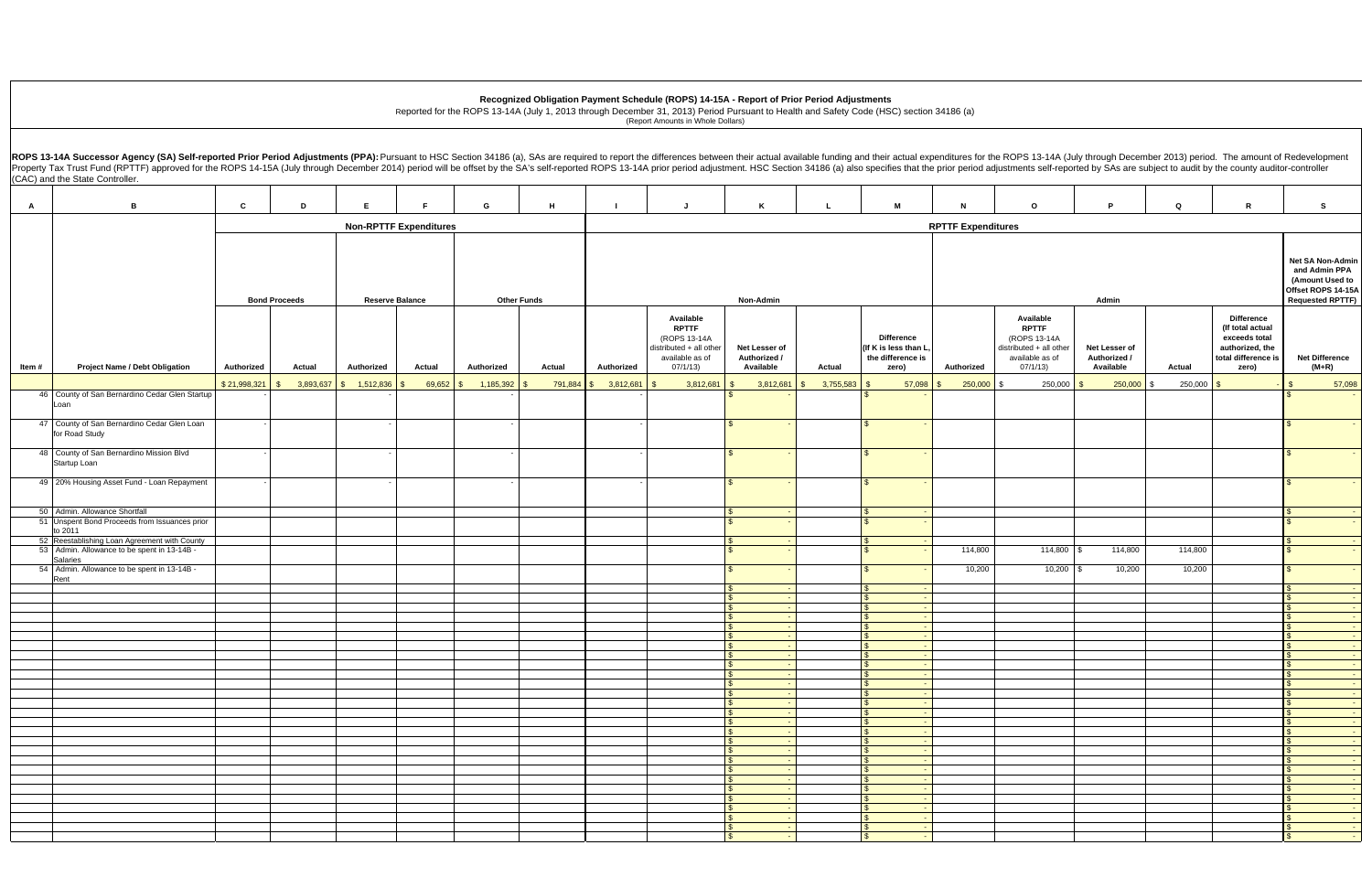|       | <b>Recognized Obligation Payment Schedule 14-15A - Notes</b><br>July 1, 2014 through December 31, 2014                                                                                                                                                                                                           |  |  |  |  |  |  |  |  |
|-------|------------------------------------------------------------------------------------------------------------------------------------------------------------------------------------------------------------------------------------------------------------------------------------------------------------------|--|--|--|--|--|--|--|--|
| Item# | <b>Notes/Comments</b>                                                                                                                                                                                                                                                                                            |  |  |  |  |  |  |  |  |
|       | <b>ROPS Detail Page</b>                                                                                                                                                                                                                                                                                          |  |  |  |  |  |  |  |  |
|       | 2005 San Sevaine Debt Service Payments per bond indenture.                                                                                                                                                                                                                                                       |  |  |  |  |  |  |  |  |
|       | 2 2010 San Sevaine Debt Service Payments per bond indenture.                                                                                                                                                                                                                                                     |  |  |  |  |  |  |  |  |
|       | 3 2010 Cedar Glen Debt Service Payments per bond indenture.                                                                                                                                                                                                                                                      |  |  |  |  |  |  |  |  |
| 4     | 2005 San Sevaine Debt Service Reserve calculated in accordance with DOF instructions: half of the principal required for the Fall 2014 debt service payment.                                                                                                                                                     |  |  |  |  |  |  |  |  |
|       | 5 2010 San Sevaine Debt Service Reserve calculated in accordance with DOF instructions; half of the principal required for the Fall 2014 debt service payment.                                                                                                                                                   |  |  |  |  |  |  |  |  |
|       | 6 2010 San Sevaine Debt Service Reserve calculated per DOF instructions; half of the principal required for the Fall 2014 debt service payment.                                                                                                                                                                  |  |  |  |  |  |  |  |  |
|       | 7 Removed Duplicate Line 45-48                                                                                                                                                                                                                                                                                   |  |  |  |  |  |  |  |  |
| 8     | <b>Removed Duplicate Line 45-48</b>                                                                                                                                                                                                                                                                              |  |  |  |  |  |  |  |  |
|       | HDL contract for Consulting Services to prepare required annual Bond Disclosure reports.                                                                                                                                                                                                                         |  |  |  |  |  |  |  |  |
|       | 10 Bond Counsel services to review Bond refunding opportunities and address current Bond Covenants requirements.                                                                                                                                                                                                 |  |  |  |  |  |  |  |  |
|       | 11 Litigation Professional Services required representing the Successor Agency in ongoing litigation.                                                                                                                                                                                                            |  |  |  |  |  |  |  |  |
|       | 12 Central Services is for services such as data, phone and other IT central charges. These obligations are funded with other revenue and not Administrative Allowance.                                                                                                                                          |  |  |  |  |  |  |  |  |
|       | County Wide Cost Allocation are charges calculated for internal services incurred by the Successor Agency. These obligations are funded with other revenues and not<br>13 Administrative Allowance.                                                                                                              |  |  |  |  |  |  |  |  |
|       | County of San Bernardino and various others charges for services and supplies for the Oversight Board and Successor Agency. These obligations are funded with<br>14 other funds and not Administrative Funds.                                                                                                    |  |  |  |  |  |  |  |  |
| 15    | Economic Development Agency (EDA) Cost Allocation Obligation for services performed on behalf of the Successor Agency. These obligations are funded with other<br>revenues and not Administrative Allowance. The Successor Agency operations are under the purview of the Economic Development Agency functions. |  |  |  |  |  |  |  |  |
| 16    | Salaries & Benefits Direct (non-project specific related) is funded with \$114,800 from Administrative Allowance. Other Funds will pay for \$54,000 of salaries and<br>\$16,000 funded with RPTTF for staff time spent working on Capital Projects.                                                              |  |  |  |  |  |  |  |  |
| 17    | Sale Tax Incentive Agreement with Mohawk Carpet, the County and the former RDA. The County General Fund provides a portion of the sales taxes collected as a<br>rebate payment to the Agency who in turn reimburses Mohawk.                                                                                      |  |  |  |  |  |  |  |  |
|       | 18 Legal Consultant with Goldfarb and Lipman provides special legal counsel for the successor agency regarding dissolution activities.                                                                                                                                                                           |  |  |  |  |  |  |  |  |
|       | 19 Contract for Consulting Services with CSG Advisors for financial advisory services relating to potential bond refinancing and bond covenants.                                                                                                                                                                 |  |  |  |  |  |  |  |  |
| 20    | County Counsel's legal services to implement the Dissolution Act.                                                                                                                                                                                                                                                |  |  |  |  |  |  |  |  |
|       | Eadie and Payne Audit Consulting Services to complete required Financial Statements Audit per the Dissolution Act and ongoing bond disclosure requirements.                                                                                                                                                      |  |  |  |  |  |  |  |  |
|       | 22 Removed Duplicate Line 14                                                                                                                                                                                                                                                                                     |  |  |  |  |  |  |  |  |
|       | Financial Professional Services with Keyser Marsten Associates for required financial analysis to the wind down of the Successor Agency Activities. Provides tax<br>23 increment estimates and other financial models needed.                                                                                    |  |  |  |  |  |  |  |  |
|       | Office Rent is funded with \$10,200 from Reserves Balances. This is a carry-over using half of \$250,000 in Administrative Allowance received in distribution for ROPS                                                                                                                                           |  |  |  |  |  |  |  |  |
|       | 24   13-14A period that must be utilized for fiscal year 13-14.                                                                                                                                                                                                                                                  |  |  |  |  |  |  |  |  |
|       | Maintenance of Properties costs incurred and required by the dissolution law. It is required that the Agency-owned property be maintained prior to the sale and                                                                                                                                                  |  |  |  |  |  |  |  |  |
| 25    | disposal.                                                                                                                                                                                                                                                                                                        |  |  |  |  |  |  |  |  |
|       | 26 RSG Real Estate Professional Services to complete the Long Range Property Management Plan.                                                                                                                                                                                                                    |  |  |  |  |  |  |  |  |
|       | 27 Removed Retired                                                                                                                                                                                                                                                                                               |  |  |  |  |  |  |  |  |
|       | 28 Retire Replacement Housing Obligation.                                                                                                                                                                                                                                                                        |  |  |  |  |  |  |  |  |
|       | 29 Removed Retired                                                                                                                                                                                                                                                                                               |  |  |  |  |  |  |  |  |
|       | 30   Removed Duplicate Line 16                                                                                                                                                                                                                                                                                   |  |  |  |  |  |  |  |  |
|       | 31 Removed Retired                                                                                                                                                                                                                                                                                               |  |  |  |  |  |  |  |  |
|       | 32 Retire Unpaid Leave Balances obligation paid in previous ROPS cycle.                                                                                                                                                                                                                                          |  |  |  |  |  |  |  |  |
|       | 33 Retire Unemployment Insurance obligation paid in previous ROPS cycle.                                                                                                                                                                                                                                         |  |  |  |  |  |  |  |  |
|       | 34 Removed Retired                                                                                                                                                                                                                                                                                               |  |  |  |  |  |  |  |  |
|       | DOF approved Enforceable obligation with the City of Fontana; the Agency complete work on street improvements within the San Sevaine Project Area within the                                                                                                                                                     |  |  |  |  |  |  |  |  |
|       | 35 County unincorporated area. Bond Proceeds is the source of funds on this obligation.                                                                                                                                                                                                                          |  |  |  |  |  |  |  |  |
|       | 36 DOF approved Enforceable obligation to complete the street improvements along Cherry Ave from Whittram Ave to Foothill Blvd. Source of funds are Bond Proceeds.                                                                                                                                               |  |  |  |  |  |  |  |  |
|       | 37 DOF approved enforceable obligation to construct the I-10 Interchange at Cherry Avenue. Bond Proceeds is the source of funds on this obligation.                                                                                                                                                              |  |  |  |  |  |  |  |  |